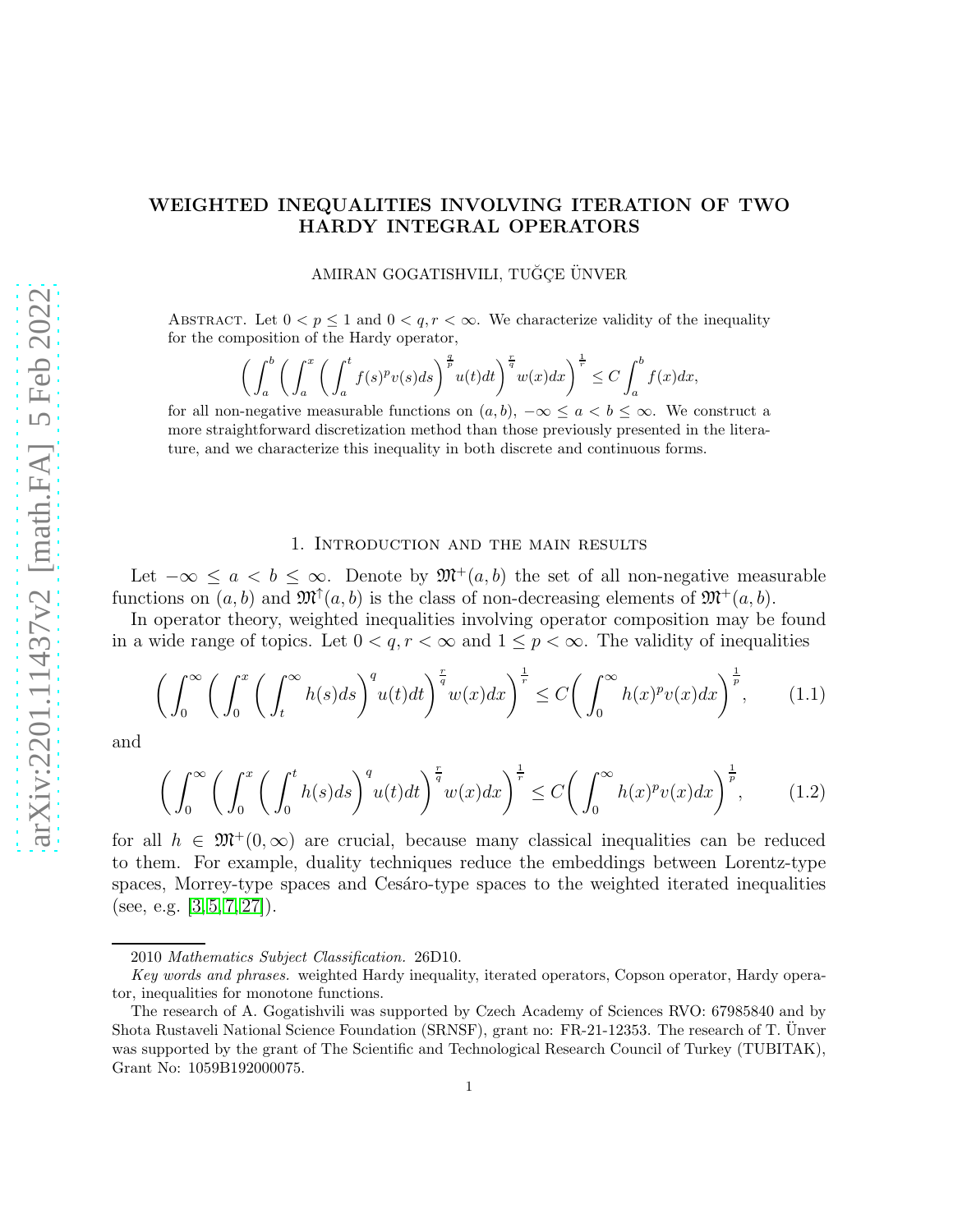Various approaches have been used to handle inequalities [\(1.1\)](#page-0-0) and [\(1.2\)](#page-0-1) resulting with conditions of different nature. Inequality [\(1.1\)](#page-0-0) is investigated thoroughly. Detailed information on the development and history of this inequality may be found in the recent paper [\[4\]](#page-22-3).

Our goal in this paper is to characterize  $(1.2)$ . When  $q = 1$  using Fubini's Theorem, inequality [\(1.2\)](#page-0-1) reduces to the weighted Hardy-type inequality involving kernel, that is,

<span id="page-1-0"></span>
$$
\left(\int_0^\infty \left(\int_0^x \left(\int_s^x u(t)dt\right)h(s)ds\right)^r w(x)dx\right)^{\frac{1}{r}} \le C\left(\int_0^\infty h(x)^pv(x)dx\right)^{\frac{1}{p}}, \quad h \in \mathfrak{M}^+(0,\infty)
$$
\n(1.3)

Inequality [\(1.3\)](#page-1-0) was completely characterized in [\[2,](#page-22-4)[19,](#page-23-1)[22,](#page-23-2)[26\]](#page-23-3) when  $1 \leq r, p < \infty$ . However, for a long period there was no adequate characterization in the case when  $0 < r < 1 \leq p <$ ∞. Several attempts have been made to tackle this case (see, e.g. [\[10,](#page-22-5) [18,](#page-23-4) [23,](#page-23-5) [26\]](#page-23-3)), in some works necessary and sufficient conditions did not match, while in others characterization had a discrete form or involved auxiliary functions, hence it was not easily verifiable. Finally, in [\[16\]](#page-23-6) the missing integral conditions were provided.

We should also mention that in [\[9,](#page-22-6) [10\]](#page-22-5), using reduction techniques, Hardy inequality involving non-decreasing functions, that is,

<span id="page-1-1"></span>
$$
\left(\int_0^\infty \left(\int_0^x f(s)u(s)ds\right)^q w(x)dx\right)^{\frac{1}{q}} \le C\left(\int_0^\infty f(x)^p v(x)dx\right)^{\frac{1}{p}}, \quad f \in \mathfrak{M}^\uparrow(0,\infty) \quad (1.4)
$$

is reduced to inequality [\(1.3\)](#page-1-0). However, as we have already mentioned, at that point of time the characterizations of the reduced inequalities were not known. Combination of Theorem 3.13, Theorem 3.18 and Corollary 3.2 from [\[10\]](#page-22-5) provides a characterization of [\(1.4\)](#page-1-1) but the result is non-standard and it is hard to extract the characterization from the theorems. The earlier works on inequality  $(1.4)$  can be found in [\[11,](#page-23-7) [12,](#page-23-8) [14,](#page-23-9) [21\]](#page-23-10).

We would like to point out that the characterization of  $(1.4)$  may be obtained directly from inequality [\(1.2\)](#page-0-1) without any further work (see, the proof of Theorem [1.2\)](#page-3-0). We can provide the characterization of inequality [\(1.4\)](#page-1-1) as a direct outcome of our main theorem (see, Theorem [1.1\)](#page-2-0); nevertheless, we would like to provide it here to integrate all relevant parameter choices into a single theorem for the reader's convenience (see, Theorem [1.2\)](#page-3-0).

In the general cases [\(1.2\)](#page-0-1) is characterized in [\[6\]](#page-22-7) but the conditions are in a non-standard form. It was also considered in [\[24\]](#page-23-11), but the conditions are not applicable because they involve auxiliary functions. The special case of the dual version of [\(1.2\)](#page-0-1) which involves iteration of the Copson operators  $\int_t^{\infty} h$  is treated in [\[20\]](#page-23-12) when  $p = 1$ , using a combination of reduction techniques and discretization. Recently, in [\[17\]](#page-23-13), a more complicated discretization method is used to establish a characterisation of the same inequality that involves iteration of the Copson operators and is restricted to non-degenerate weights, and the case  $p = 1$  is presented without a proof. In our approach the case  $p > 1$  is not separated from  $p=1$ .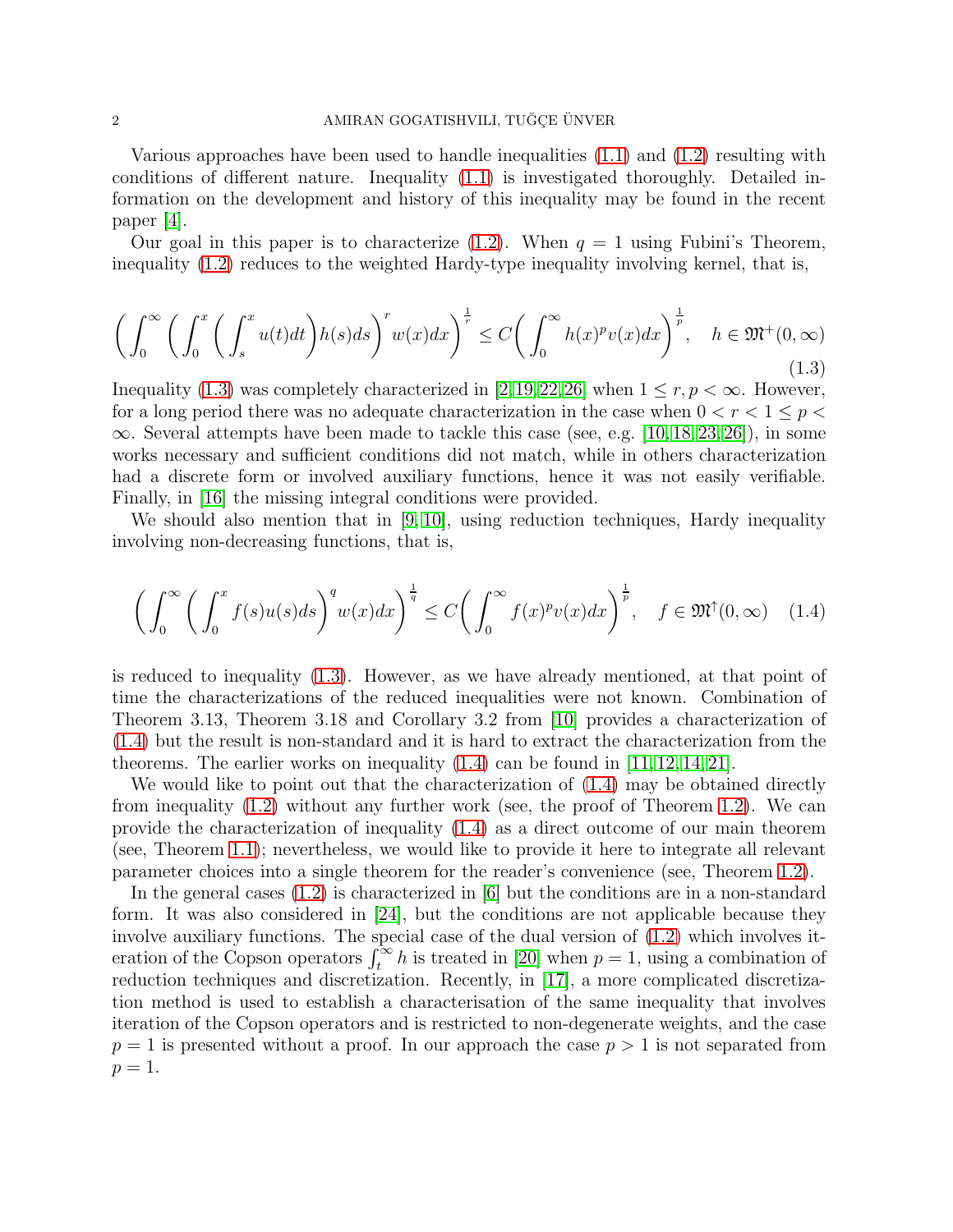WEIGHTED INEQUALITIES INVOLVING ITERATION OF TWO HARDY INTEGRAL OPERATORS 3

As one can see in Theorem [3.1,](#page-7-0) discretization method transforms the inequality at hand equivalently to discrete inequalities that involve local characterizations of inequalities having low-order iterations. For the very reason our aim in this paper is to revisit inequality [\(1.2\)](#page-0-1) on  $(a, b)$  where  $-\infty \le a < b \le \infty$ .

Recently, in [\[4\]](#page-22-3), with a new and simpler discretization technique requires neither parameter restrictions nor non-degeneracy conditions, characterization of [\(1.1\)](#page-0-0) is given. We adapt this approach to the specific demands of the inequality considered in this paper.

Let  $-\infty \le a < b \le \infty$  and a weight be a non-negative measurable function on  $(a, b)$ . The principal goal of this study is to determine the necessary and sufficient conditions on weights  $u, v, w$  on  $(a, b)$  for which

<span id="page-2-1"></span>
$$
\left(\int_{a}^{b} \left(\int_{a}^{x} \left(\int_{a}^{t} f^{p}v\right)^{\frac{q}{p}} u(t)dt\right)^{\frac{r}{q}} w(x)dx\right)^{\frac{1}{r}} \le C \int_{a}^{b} f \tag{1.5}
$$

holds for  $f \in \mathfrak{M}^+(a, b)$ , with exponents  $0 < q, r < \infty$  and  $0 < p \leq 1$ . It is worth noting that if  $p > 1$ , inequality [\(1.5\)](#page-2-1) only holds for trivial functions.

We should note that for  $a = 0$  and  $b = \infty$ , first taking  $v \mapsto v^{-p}$  then replacing  $f \mapsto h^{\frac{1}{p}}v$ , [\(1.5\)](#page-2-1) provides the characterization of [\(1.2\)](#page-0-1) with the parameters  $q = \frac{q}{r}$  $\frac{q}{p}, r = \frac{r}{p}$  $\frac{r}{p}, p = \frac{1}{p}$  $\frac{1}{p}$  right away.

Let us first go through the essential notations and conventions before we present our main results. The left and right sides of the inequality numbered by (∗) are denoted by LHS(\*) and RHS(\*), respectively. We put  $0.\infty = \infty/\infty = 0/0 = 0$ . The symbol  $A \leq B$ means that there exists a constant  $c > 0$  such that  $A \leq cB$  where c depends only on the parameters p, q, r. If both  $A \lesssim B$  and  $B \lesssim A$ , then we write  $A \approx B$ .

For  $0 < p \leq 1$ , and  $x, y \in [a, b]$ , denote by

<span id="page-2-3"></span>
$$
V_p(x,y) := \begin{cases} \left(\int_x^y v^{\frac{1}{1-p}}\right)^{\frac{1-p}{p}}, & 0 < p < 1, \\ \text{ess}\sup_{s \in (x,y)} v(s), & p = 1. \end{cases}
$$
 (1.6)

Now, we are ready to formulate our main result.

<span id="page-2-0"></span>**Theorem 1.1.** Let  $0 < p \leq 1$ ,  $0 < q, r < \infty$  and let  $u, v, w$  be weights on  $(a, b)$ . Then inequality [\(1.5\)](#page-2-1) holds for all  $f \in \mathfrak{M}^+(a, b)$  if and only if

(i)  $1 \leq r, 1 \leq q$  and

<span id="page-2-2"></span>
$$
C_1 := \underset{x \in (a,b)}{\mathrm{ess\,sup}} \left( \int_x^b w(t) \left( \int_x^t u \right)^{\frac{r}{q}} dt \right)^{\frac{1}{r}} V_p(a, x) < \infty. \tag{1.7}
$$

Moreover, the best constant C in inequality [\(1.5\)](#page-2-1) satisfies  $C \approx C_1$ .

(ii)  $r < 1 \leq q$ ,

$$
C_2:=\bigg(\int_a^b\bigg(\int_x^b w\bigg)^{\frac{r}{1-r}} w(x)\mathop{\mathrm{ess\,sup}}_{t\in(a,x)}\bigg(\int_t^x u\bigg)^{\frac{r}{q(1-r)}} V_p(a,t)^{\frac{r}{1-r}}dx\bigg)^{\frac{1-r}{r}}<\infty,
$$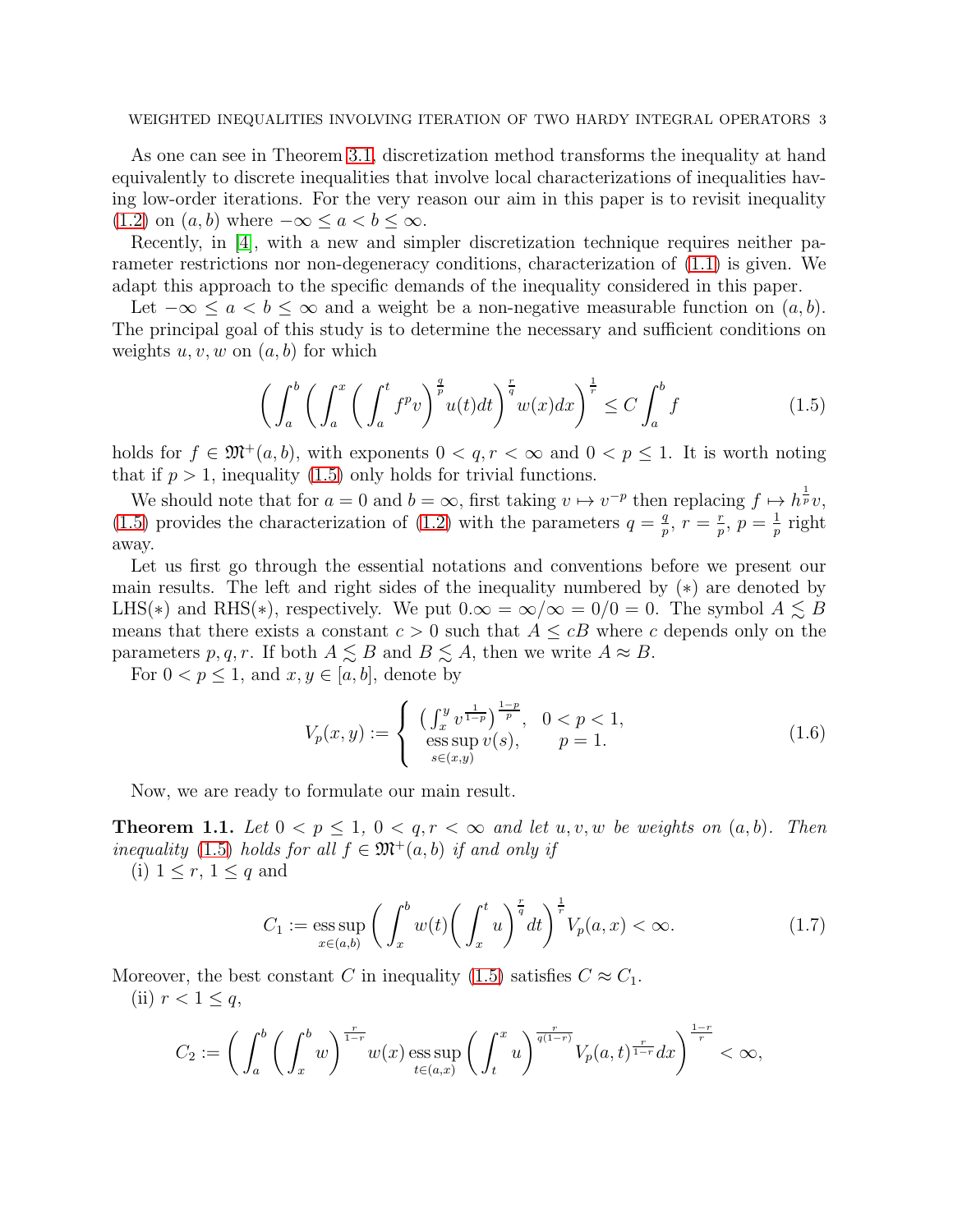and

<span id="page-3-1"></span>
$$
C_3 := \left(\int_a^b \left(\int_x^b w(s) \left(\int_x^s u\right)^{\frac{r}{q}} ds\right)^{\frac{r}{1-r}} w(x) \operatorname{ess} \sup_{t \in (a,x)} \left(\int_t^x u\right)^{\frac{r}{q}} V_p(a,t)^{\frac{r}{1-r}} dx\right)^{\frac{1-r}{r}} < \infty. \tag{1.8}
$$

Moreover, the best constant C in inequality [\(1.5\)](#page-2-1) satisfies  $C \approx C_2 + C_3$ .

(iii)  $q < 1 \leq r$ ,  $C_1 < \infty$  and

$$
C_4 := \sup_{x \in (a,b)} \left( \int_x^b w \right)^{\frac{1}{q}} \left( \int_a^x \left( \int_t^x u \right)^{\frac{q}{1-q}} u(t) V_p(a,t)^{\frac{q}{1-q}} dt \right)^{\frac{1-q}{q}} < \infty,
$$

where  $C_1$  is defined in [\(1.7\)](#page-2-2). Moreover, the best constant C in inequality [\(1.5\)](#page-2-1) satisfies  $C \approx C_1 + C_4.$ 

(iv)  $r < 1, q < 1, C_3 < \infty$  and

$$
C_5 := \left(\int_a^b \left(\int_x^b w\right)^{\frac{r}{1-r}} w(x) \left(\int_a^x \left(\int_t^x u\right)^{\frac{q}{1-q}} u(t) V_p(a,t)^{\frac{q}{1-q}} dt\right)^{\frac{r(1-q)}{q(1-r)}} dx\right)^{\frac{1-r}{r}} < \infty,
$$

where  $C_3$  is defined in [\(1.8\)](#page-3-1). Moreover, the best constant C in inequality [\(1.5\)](#page-2-1) satisfies  $C \approx C_3 + C_5.$ 

<span id="page-3-0"></span>**Theorem 1.2.** Let  $0 < p, q < \infty$  and  $u, v, w$  be weights on  $(a, b)$ . Then inequality

<span id="page-3-2"></span>
$$
\left(\int_{a}^{b} \left(\int_{a}^{x} f(s)u(s)ds\right)^{q} w(x)dx\right)^{\frac{1}{q}} \le C\left(\int_{a}^{b} f(x)^{p}v(x)dx\right)^{\frac{1}{p}},\tag{1.9}
$$

holds for all  $f \in \mathfrak{M}^{\uparrow}(a, b)$  if and only if

(i)  $p \leq q, p \leq 1$  and

<span id="page-3-3"></span>
$$
\mathcal{C}_1 := \underset{x \in (a,b)}{\mathrm{ess\,sup}} \left( \int_x^b w(t) \left( \int_x^t u \right)^q dt \right)^{\frac{1}{q}} \left( \int_x^b v \right)^{-\frac{1}{p}} < \infty. \tag{1.10}
$$

Moreover, the best constant C in inequality [\(1.9\)](#page-3-2) satisfies  $C \approx \mathcal{C}_1$ .

(ii)  $q < p \leq 1$ ,

$$
\mathcal{C}_2 := \bigg( \int_a^b \bigg( \int_x^b w \bigg)^{\frac{q}{p-q}} w(x) \operatorname{ess} \sup_{t \in (a,x)} \bigg( \int_t^x u \bigg)^{\frac{pq}{p-q}} \bigg( \int_t^b v \bigg)^{-\frac{q}{p-q}} dx \bigg)^{\frac{p-q}{pq}} < \infty,
$$

and

<span id="page-3-4"></span>
$$
\mathcal{C}_3 := \bigg( \int_a^b \bigg( \int_x^b w(s) \bigg( \int_x^s u \bigg)^q ds \bigg)^{\frac{q}{p-q}} w(x) \operatorname{ess} \sup_{t \in (a,x)} \bigg( \int_t^x u \bigg)^q \bigg( \int_t^b v \bigg)^{-\frac{q}{p-q}} dx \bigg)^{\frac{p-q}{pq}} < \infty. \tag{1.11}
$$

Moreover, the best constant C in inequality [\(1.9\)](#page-3-2) satisfies  $C \approx C_2 + C_3$ .

(iii)  $1 < p \leq q$ ,  $C_1 < \infty$  and

$$
\mathcal{C}_4:=\sup_{x\in(a,b)}\bigg(\int_x^b w\bigg)\bigg(\int_a^x \bigg(\int_t^x u\bigg)^{\frac{1}{p-1}}u(t)\bigg(\int_t^b v\bigg)^{-\frac{1}{p-1}}dt\bigg)^{\frac{p-1}{p}}<\infty,
$$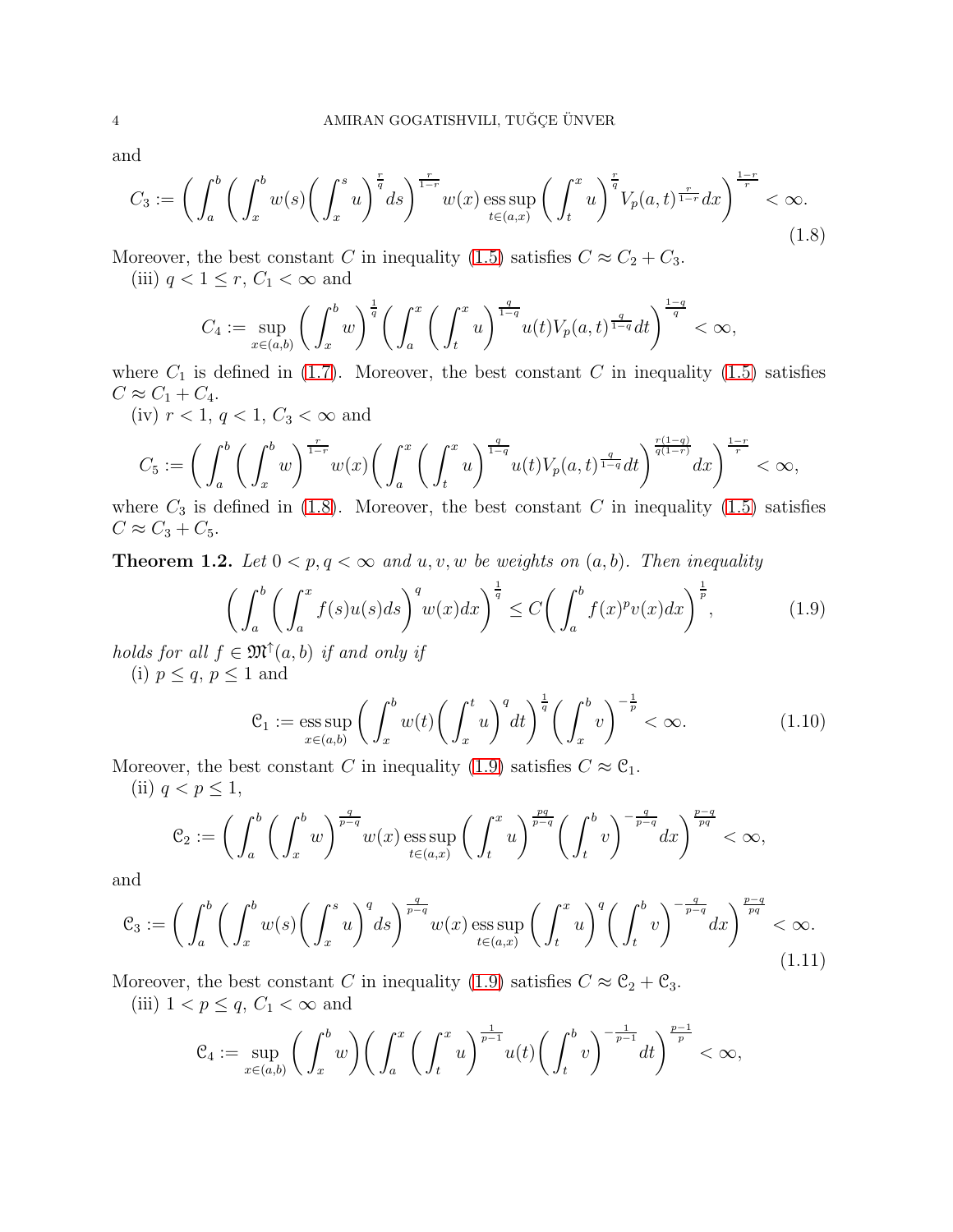where  $C_1$  is defined in [\(1.10\)](#page-3-3). Moreover, the best constant C in inequality [\(1.9\)](#page-3-2) satisfies  $C \approx \mathcal{C}_1 + \mathcal{C}_4.$ 

(iv)  $q < p$ ,  $1 < p$ ,  $\mathcal{C}_3 < \infty$  and

$$
\mathcal{C}_5:=\bigg(\int_a^b\bigg(\int_x^b w\bigg)^{\frac{q}{p-q}} w(x)\bigg(\int_a^x\bigg(\int_t^x u\bigg)^{\frac{1}{p-1}} u(t)\bigg(\int_t^b v\bigg)^{-\frac{1}{p-1}} dt\bigg)^{\frac{q(p-1)}{p-q}} dx\bigg)^{\frac{p-q}{pq}}<\infty,
$$

where  $\mathcal{C}_3$  is defined in [\(1.11\)](#page-3-4). Moreover, the best constant C in inequality [\(1.9\)](#page-3-2) satisfies  $C \approx \mathcal{C}_3 + \mathcal{C}_5.$ 

Proofs of Theorem [1.1](#page-2-0) and Theorem [1.2](#page-3-0) will be given in Section [4.](#page-10-0)

## 2. Preliminary Results

In this section, we cover the foundations of discretization as well as several new results that will be employed often throughout the proof of the main theorem.

**Definition 2.1.** Let  $N \in \mathbb{Z} \cup \{-\infty\}$ ,  $M \in \mathbb{Z} \cup \{+\infty\}$ ,  $N < M$ , and  $\{a_k\}_{k=N}^M$  be a sequence of positive numbers. We say that  ${a_k}_{k=N}^M$  is geometrically decreasing if

$$
\sup \left\{ \frac{a_{k+1}}{a_k}, \quad N \le k \le M \right\} < 1.
$$

**Lemma 2.2.** [\[8\]](#page-22-8) Let  $\alpha > 0$  and  $n \in \mathbb{Z} \cup \{-\infty\}$ . If  $\{\tau_k\}_{k=n}^{\infty}$  is a geometrically decreasing sequence, then

<span id="page-4-2"></span>
$$
\sup_{n \le k < \infty} \tau_k \bigg( \sum_{i=n}^k a_i \bigg)^\alpha \approx \sup_{n \le k < \infty} \tau_k a_k^\alpha \tag{2.1}
$$

<span id="page-4-3"></span>
$$
\sum_{k=n}^{\infty} \tau_k \bigg(\sum_{i=n}^{k} a_i\bigg)^{\alpha} \approx \sum_{k=n}^{\infty} \tau_k a_k^{\alpha},\tag{2.2}
$$

and

<span id="page-4-4"></span>
$$
\sum_{k=n}^{\infty} \tau_k \sup_{n \le i \le k} a_i \approx \sum_{k=n}^{\infty} \tau_k a_k,
$$
\n(2.3)

for all non-negative sequences  $\{a_k\}_{k=n}^{\infty}$ .

**Lemma 2.3.** Let  $\alpha > 0$  and  $n \in \mathbb{Z} \cup \{-\infty\}$ . Assume that  $\{x_k\}_{k=n}^{\infty}$  is a strictly increasing sequence. If  ${\{\tau_k\}}_{k=n}^{\infty}$  is a geometrically decreasing sequence, then,

<span id="page-4-0"></span>
$$
\sup_{n \le k < \infty} \tau_k \bigg( \int_{x_{n-1}}^{x_k} g \bigg)^{\alpha} \approx \sup_{n \le k < \infty} \tau_k \bigg( \int_{x_{k-1}}^{x_k} g \bigg)^{\alpha},\tag{2.4}
$$

<span id="page-4-1"></span>
$$
\sum_{k=n}^{\infty} \tau_k \bigg( \int_{x_{n-1}}^{x_k} g \bigg)^{\alpha} \approx \sum_{k=n}^{\infty} \tau_k \bigg( \int_{x_{k-1}}^{x_k} g \bigg)^{\alpha},\tag{2.5}
$$

and

<span id="page-4-5"></span>
$$
\sum_{k=n}^{\infty} \tau_k \operatorname*{ess\,sup}_{s \in (x_{n-1}, x_k)} g(s) \approx \sum_{k=n}^{\infty} \tau_k \operatorname*{ess\,sup}_{s \in (x_{k-1}, x_k)} g(s), \tag{2.6}
$$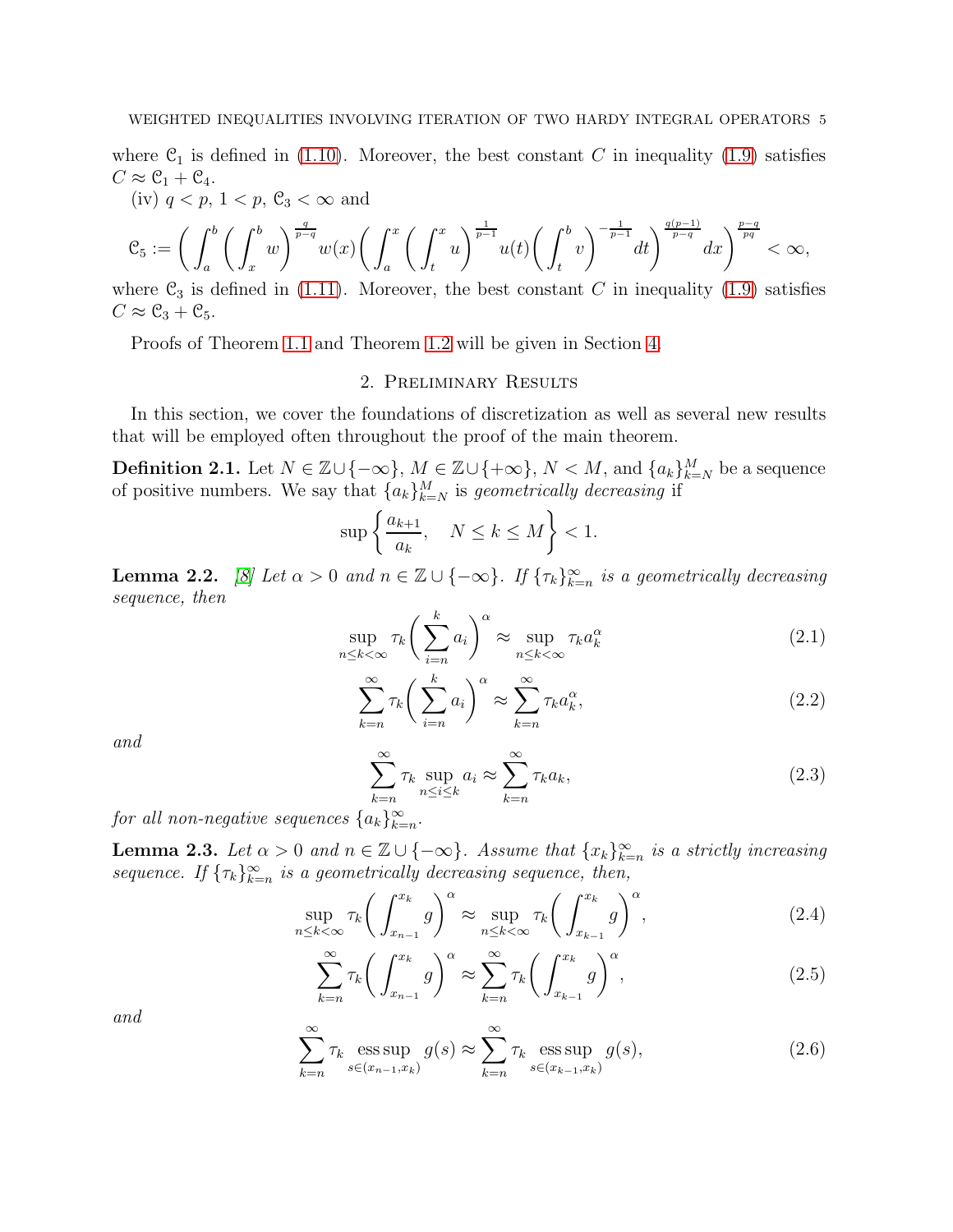for all non-negative measurable g on  $(x_{n-1}, \infty)$ .

*Proof.* Assume that  ${x_k}_{k=n}^{\infty}$  is a strictly increasing sequence. For each  $n \in \mathbb{Z} \cup \{-\infty\}$ , we can write

$$
\int_{x_{n-1}}^{x_k} g = \sum_{i=n}^k \int_{x_{i-1}}^{x_i} g.
$$

Then  $(2.4)$  and  $(2.5)$  are direct consequences of  $(2.1)$  and  $(2.2)$ , respectively.

Similarly, for each  $n \in \mathbb{Z} \cup \{-\infty\}$ , we have

$$
\operatorname{ess} \sup_{s \in (x_{n-1}, x_k)} g(s) = \sup_{n \le i \le k} \operatorname{ess} \sup_{s \in (x_{i-1}, x_i)} g(s),
$$

so that applying  $(2.3)$ , we obtain  $(2.6)$ .

**Lemma 2.4.** Let  $\alpha > 0$  and and  $n \in \mathbb{Z} \cup \{-\infty\}$ . Assume that  $\{x_k\}_{k=n}^{\infty}$  is a strictly increasing sequence,  $\{\tau_k\}_{k=n}^{\infty}$  is a geometrically decreasing sequence, and  $\{\sigma_k\}_{k=n}^{\infty}$  is a positive non-decreasing sequence. Then

<span id="page-5-0"></span>
$$
\sup_{n+1\leq k<\infty} \tau_k \sup_{n\leq i
$$

and

<span id="page-5-1"></span>
$$
\sum_{k=n+1}^{\infty} \tau_k \sup_{n \le i < k} \left( \int_{x_i}^{x_k} g \right)^{\alpha} \sigma_i \approx \sum_{k=n+1}^{\infty} \tau_k \left( \int_{x_{k-1}}^{x_k} g \right)^{\alpha} \sigma_{k-1}.
$$
\n(2.8)

hold for all non-negative measurable g on  $(x_n, \infty)$ .

*Proof.* Let us start with the equivalency [\(2.7\)](#page-5-0). Since  $\{\tau_k\}_{k=n}^{\infty}$  is a geometrically decreasing sequence, interchanging supremum and [\(2.4\)](#page-4-0) give

$$
LHS(2.7) = \sup_{n \leq i < \infty} \sigma_i \sup_{i+1 \leq k < \infty} \tau_k \bigg( \int_{x_i}^{x_k} g \bigg)^{\alpha} \approx \sup_{n \leq i < \infty} \sigma_i \sup_{i+1 \leq k < \infty} \tau_k \bigg( \int_{x_{k-1}}^{x_k} g \bigg)^{\alpha}.
$$

Interchanging supremum once again and monotonicity of  $\{\sigma_k\}_{k=n}^{\infty}$  yield that

$$
LHS(2.7) \approx \sup_{n+1 \le k < \infty} \tau_k \bigg( \int_{x_{k-1}}^{x_k} g \bigg)^{\alpha} \sup_{n \le i \le k-1} \sigma_i = RHS(2.7).
$$

Let us now tackle [\(2.8\)](#page-5-1). Monotonicity of  $\{\sigma_k\}_{k=n}^{\infty}$  gives that

$$
LHS(2.8) \leq \sum_{k=n+1}^{\infty} \tau_k \sup_{n \leq i < k} \left( \sum_{j=i}^{k-1} \sigma_j^{\frac{1}{\alpha}} \int_{x_j}^{x_{j+1}} g \right)^{\alpha} = \sum_{k=n+1}^{\infty} \tau_k \left( \sum_{j=n}^{k-1} \sigma_j^{\frac{1}{\alpha}} \int_{x_j}^{x_{j+1}} g \right)^{\alpha}.
$$

Then, using [\(2.2\)](#page-4-3), we have the following upper estimate

$$
LHS(2.8) \le \sum_{k=n+1}^{\infty} \tau_k \bigg( \sum_{j=n+1}^{k} \sigma_{j-1}^{\frac{1}{\alpha}} \int_{x_{j-1}}^{x_j} g \bigg)^{\alpha} \approx RHS(2.8).
$$

On the other hand, the reverse estimate is clear and the proof is complete.  $\Box$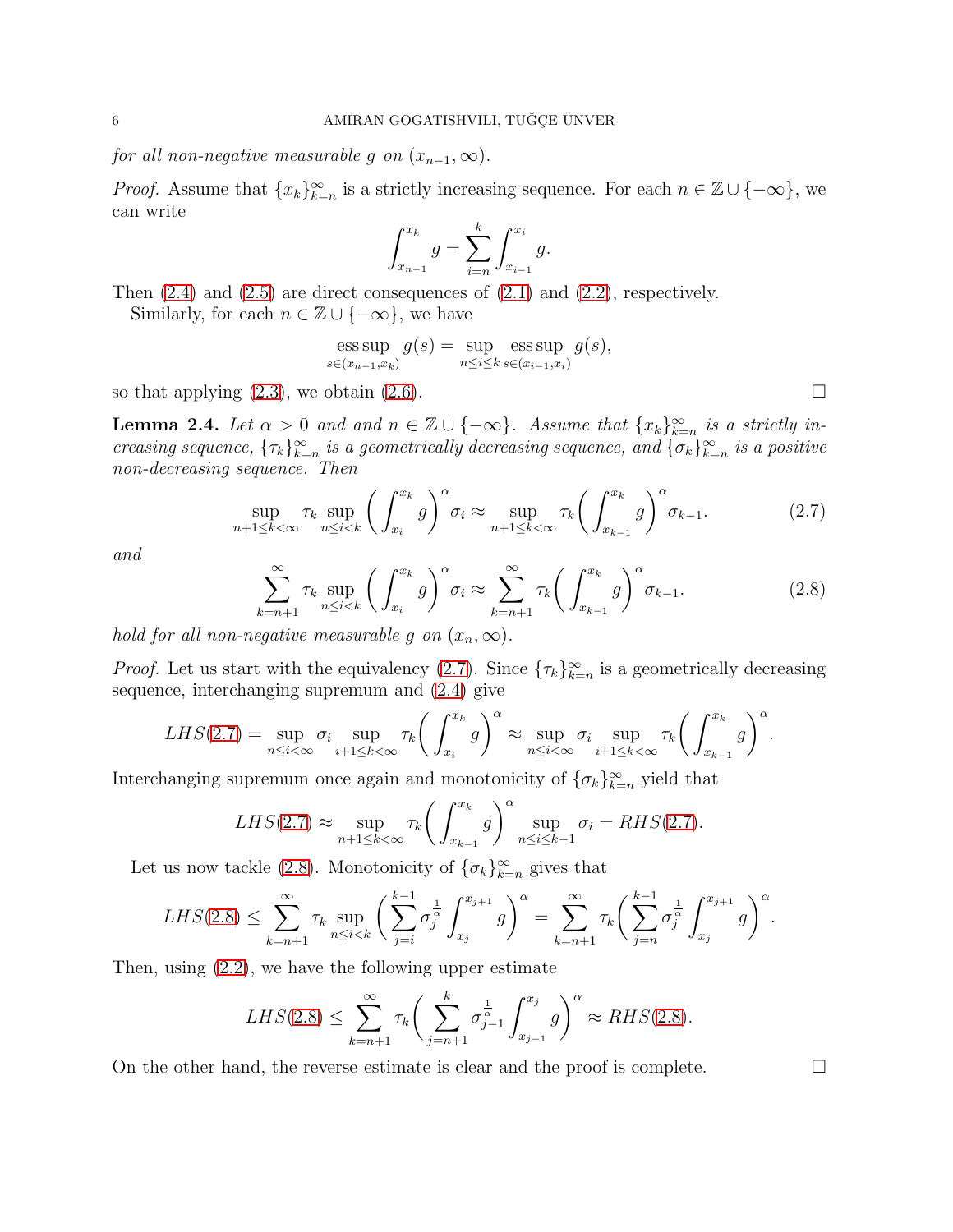Let w be a non-negative neasurable function on  $(a, b)$ , denote by

$$
W^*(t) = \int_t^b w(s) \, ds, \quad t \in [a, b].
$$

**Definition 2.5.** Let w be a non-negative measurable function on  $(a, b)$ . A strictly increasing sequence  $\{x_k\}_{k=N}^{\infty} \subset [a, b]$  is said to be a discretizing sequence of the function W<sup>\*</sup>, if it satisfies  $W^*(x_k) \approx 2^{-k}$ ,  $N \leq k < \infty$ . If  $N > -\infty$  then  $x_N := a$ , otherwise  $x_{-\infty} := \lim_{k \to -\infty} x_k = a.$ 

It is worth noting that if  $N = -\infty$ , then  $N + 1$  is also  $-\infty$ .

**Lemma 2.6.** Let  $\alpha \geq 0$  and  $N \in \mathbb{Z} \cup \{-\infty\}$ . Assume that w is a weight on [a, b] and  ${x_k}_{k=N}^{\infty}$  is a discretizing sequence of the function  $W^*$ . Then for any  $n: N \leq n$ ,

<span id="page-6-0"></span>
$$
\int_{x_n}^{b} W^*(x)^{\alpha} w(x) h(x) dx \approx \sum_{k=n+1}^{\infty} 2^{-k(\alpha+1)} h(x_k)
$$
 (2.9)

and

<span id="page-6-1"></span>
$$
\underset{x \in (x_n, b)}{\text{ess sup}} W^*(x)^\alpha h(x) \approx \underset{n+1 \le k}{\text{sup}} 2^{-k\alpha} h(x_k) \tag{2.10}
$$

hold for all non-negative and non-decreasing h on  $(a, b)$ .

*Proof.* Let  $\{x_k\}_{k=N}^{\infty}$  be a discretizing sequence of the function  $W^*$ . Monotonicity of h and properties of the discretizing sequence  ${x_k}_{k=N}^{\infty}$  yield

$$
LHS(2.9) = \sum_{k=n+1}^{\infty} \int_{x_{k-1}}^{x_k} h(x)W^*(x)^{\alpha}w(x)dx \lesssim \sum_{k=n+1}^{\infty} h(x_k) \int_{x_{k-1}}^{x_k} d\left[-W^*(x)^{\alpha+1}\right]
$$
  

$$
\approx \sum_{k=n+1}^{\infty} 2^{-k(\alpha+1)}h(x_k) = RHS(2.9),
$$

and, conversely

$$
LHS(2.9) \geq \sum_{k=n+1}^{\infty} \int_{x_k}^{x_{k+1}} h(x)W^*(x)^{\alpha}w(x)dx \gtrsim \sum_{k=n+1}^{\infty} h(x_k) \int_{x_k}^{x_{k+1}} d\Big[-W^*(x)^{\alpha+1}\Big]
$$
  

$$
\approx \sum_{k=n+1}^{\infty} 2^{-k(\alpha+1)}h(x_k) = RHS(2.9).
$$

Thus,  $(2.9)$  holds.

On the other hand, similarly,

$$
LHS(2.10) = \sup_{n+1 \le k < \infty} \operatorname*{ess\,sup}_{x \in (x_{k-1}, x_k)} W^*(x)^{\alpha} h(x) \approx \sup_{n+1 \le k < \infty} 2^{-k\alpha} \operatorname*{ess\,sup}_{x \in (x_{k-1}, x_k)} h(x) = RHS(2.10)
$$

 $\Box$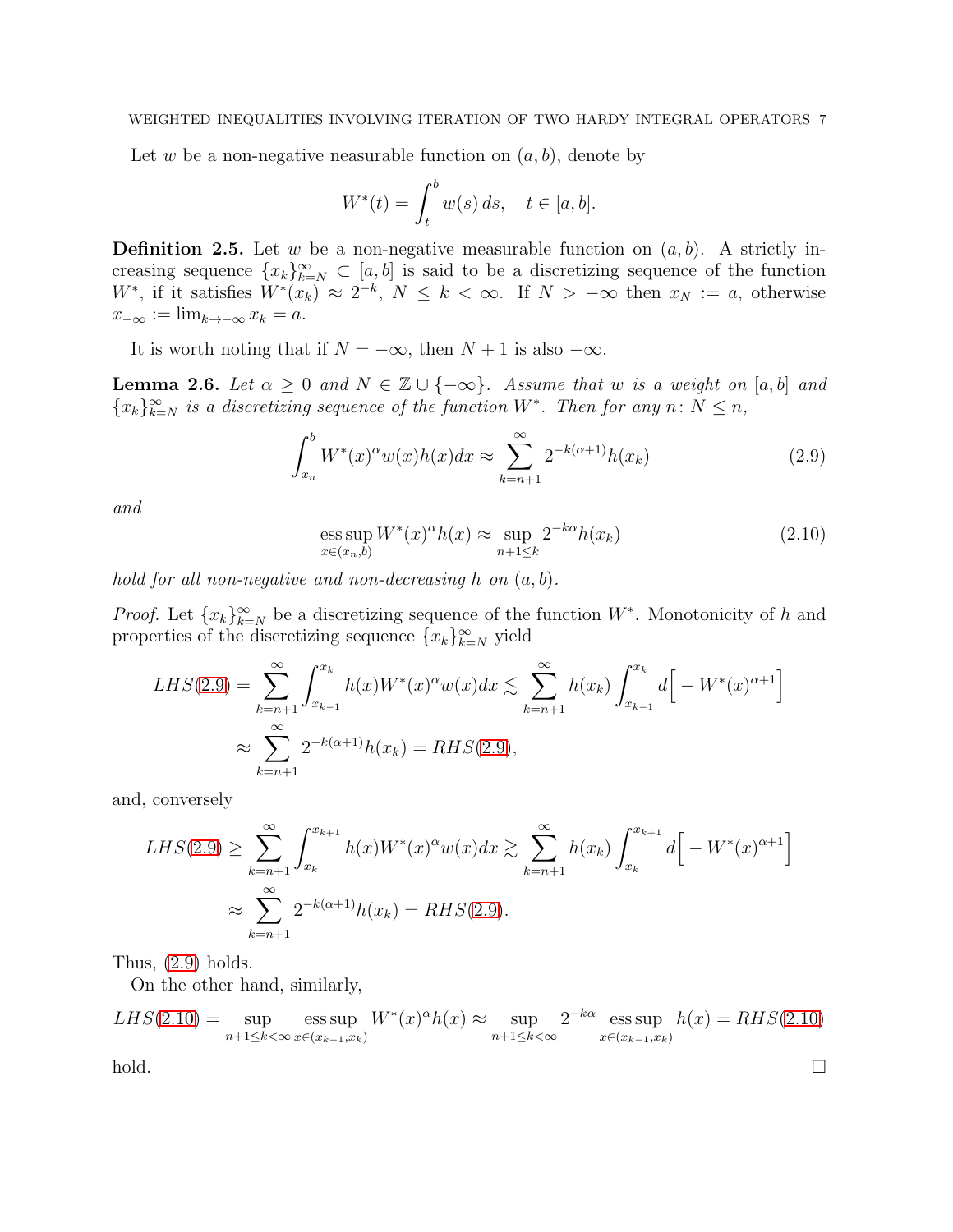### 8 AMIRAN GOGATISHVILI, TUĞÇE ÜNVER

#### 3. Discrete Characterization

We begin this section by observing that inequality  $(1.5)$  is equivalent to two other discrete inequalities, and we present the characterization in discrete form, which is noteworthy on its own.

Let us start with the discretization of inequality  $(1.5)$ .

<span id="page-7-0"></span>**Theorem 3.1.** Let  $0 < p \leq 1$ ,  $0 < q, r < \infty$  and let  $u, v, w$  be weights on  $(a, b)$ . Assume that  ${x_k}_{k=N}^{\infty} \subset [a, b]$  is a discretizing sequence of the function  $W^*$ . Denote by

$$
B(x_{k-1}, x_k) := \sup_{h \in \mathfrak{M}^+(x_{k-1}, x_k)} \frac{\left(\int_{x_{k-1}}^{x_k} \left(\int_{x_{k-1}}^t h(s)^p v(s) ds\right)^{\frac{q}{p}} u(t) dt\right)^{\frac{1}{q}}}{\int_{x_{k-1}}^{x_k} h(t) dt}.
$$

Then there exists a positive constant C such that inequality [\(1.5\)](#page-2-1) holds for all  $f \in \mathfrak{M}^+(a, b)$ if and only if there exist positive constants  $C'$  and  $C''$  such that

<span id="page-7-1"></span>
$$
\left(\sum_{k=N+1}^{\infty} 2^{-k} a_k^r B(x_{k-1}, x_k)^r \right)^{\frac{1}{r}} \le C' \sum_{k=N+1}^{\infty} a_k,
$$
\n(3.1)

and

<span id="page-7-2"></span>
$$
\left(\sum_{k=N+1}^{\infty} 2^{-k} \left(\int_{x_k}^{x_{k+1}} u\right)^{\frac{r}{q}} \left(\sum_{j=N+1}^{k} a_j^p V_p(x_{j-1}, x_j)^p\right)^{\frac{r}{p}}\right)^{\frac{1}{r}} \le C'' \sum_{k=N+1}^{\infty} a_k, \tag{3.2}
$$

hold for every sequence of non-negative numbers  $\{a_k\}_{k=N+1}^{\infty}$ . Moreover the best constants C, C' and C'', respectively, in [\(1.5\)](#page-2-1), [\(3.1\)](#page-7-1) and [\(3.2\)](#page-7-2) satisfies  $C \approx C' + C''$ .

*Proof.* Let  $\{x_k\}_{k=N}^{\infty}$  be the discretizing sequence of the function W<sup>\*</sup>. Applying [\(2.9\)](#page-6-0) with  $\alpha = 0$ , we have that

$$
LHS(1.5) \approx \left(\sum_{k=N+1}^{\infty} 2^{-k} \left(\int_{a}^{x_k} \left(\int_{a}^{t} f^p v\right)^{\frac{q}{p}} u(t) dt\right)^{\frac{r}{q}}\right)^{\frac{1}{r}}.
$$

Since,  $\{2^{-k}\}\$ is geometrically decreasing, using  $(2.5)$ , we obtain that

$$
LHS(1.5) \approx \left(\sum_{k=N+1}^{\infty} 2^{-k} \left(\int_{x_{k-1}}^{x_k} \left(\int_a^t f^p v\right)^{\frac{q}{p}} u(t) dt\right)^{\frac{r}{q}}\right)^{\frac{1}{r}}
$$
  

$$
\approx \left(\sum_{k=N+1}^{\infty} 2^{-k} \left(\int_{x_{k-1}}^{x_k} \left(\int_{x_{k-1}}^t f^p v\right)^{\frac{q}{p}} u(t) dt\right)^{\frac{r}{q}}\right)^{\frac{1}{r}}
$$
  
+ 
$$
\left(\sum_{k=N+2}^{\infty} 2^{-k} \left(\int_a^{x_{k-1}} f^p v\right)^{\frac{r}{p}} \left(\int_{x_{k-1}}^{x_k} u\right)^{\frac{r}{q}}\right)^{\frac{1}{r}}.
$$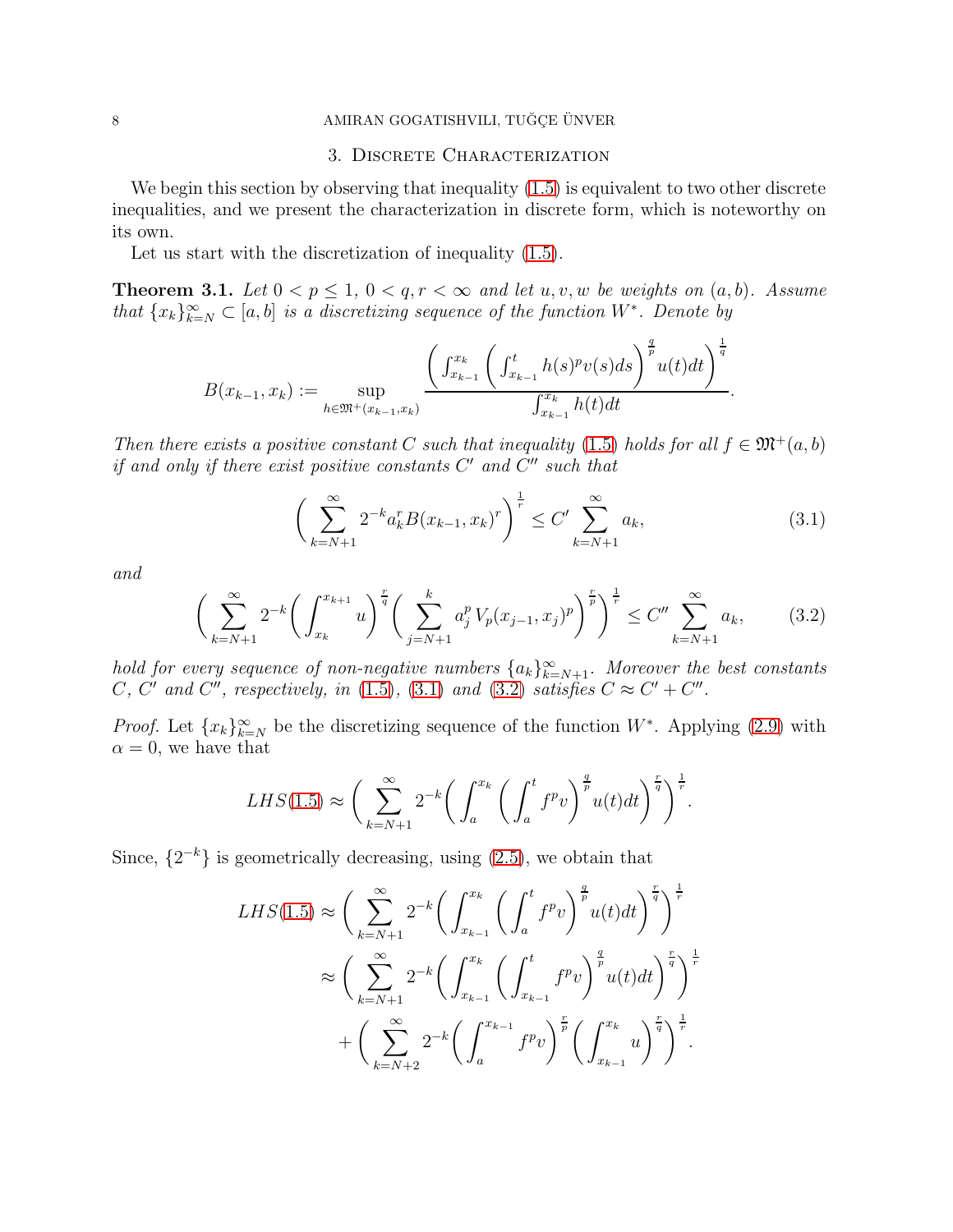Then, it is clear that there exists a positive constant  $C$  such that inequality  $(1.5)$  holds for all  $f \in \mathfrak{M}^+(a, b)$  if and only if there exist positive constants  $\mathfrak{C}'$  and  $\mathfrak{C}''$  such that

<span id="page-8-0"></span>
$$
\left(\sum_{k=N+1}^{\infty} 2^{-k} \left(\int_{x_{k-1}}^{x_k} \left(\int_{x_{k-1}}^t f^p v\right)^{\frac{q}{p}} u(t) dt\right)^{\frac{r}{q}}\right)^{\frac{1}{r}} \leq C' \sum_{k=N+1}^{\infty} \int_{x_{k-1}}^{x_k} f,
$$
(3.3)

and

<span id="page-8-1"></span>
$$
\left(\sum_{k=N+1}^{\infty} 2^{-k} \left(\int_{a}^{x_{k}} f^{p} v\right)^{\frac{r}{p}} \left(\int_{x_{k}}^{x_{k+1}} u\right)^{\frac{r}{q}}\right)^{\frac{1}{r}} \leq \mathcal{C}'' \sum_{k=N+1}^{\infty} \int_{x_{k-1}}^{x_{k}} f, \tag{3.4}
$$

hold for all  $f \in \mathfrak{M}^+(a, b)$ . Moreover,  $C \approx \mathfrak{C}' + \mathfrak{C}''$ .

Next, we will show that [\(3.3\)](#page-8-0) holds for all  $f \in \mathfrak{M}^+(a, b)$  if and only if [\(3.1\)](#page-7-1) holds for every sequence of non-negative numbers  $\{a_k\}_{k=N+1}^{\infty}$ .

Assume that [\(3.3\)](#page-8-0) holds. By the definition of  $B(x_{k-1}, x_k)$ , there exist non-negative measurable functions  $h_k$ ,  $N + 1 \leq k$  on  $(a, b)$  such that

$$
\text{supp } h_k \subset [x_{k-1}, x_k], \quad \int_{x_{k-1}}^{x_k} h_k = 1, \quad \left( \int_{x_{k-1}}^{x_k} \left( \int_{x_{k-1}}^t h_k^p v \right)^{\frac{q}{p}} u(t) dt \right)^{\frac{1}{q}} \gtrsim B(x_{k-1}, x_k).
$$

Thus, inserting  $h = \sum_{m=N+1}^{\infty} a_m h_m$ , where  $\{a_m\}_{m=N+1}^{\infty}$  is any sequence of non-negative numbers, into [\(3.3\)](#page-8-0), [\(3.1\)](#page-7-1) follows. Moreover,  $C' \leq C'$ 

Conversely,  $(3.3)$  follows by, inserting  $a_k = \int_{x_{k-1}}^{x_k} h$  in  $(3.1)$  and  $\mathcal{C}' \leq C'$ . Further, we have  $\mathcal{C}' \approx C'$ .

Lastly, we will show that [\(3.4\)](#page-8-1) holds for all  $f \in \mathfrak{M}^+(a, b)$  if and only if [\(3.2\)](#page-7-2) holds for every sequence of non-negative numbers  $\{a_k\}_{k=N+1}^{\infty}$ .

Suppose that [\(3.4\)](#page-8-1) holds. Furthermore,  $V_p(x_{k-1}, x_k)$ ,  $N + 1 \leq k$  defined in [\(1.6\)](#page-2-3) can be expressed as

$$
\sup_{g \in \mathfrak{M}^+(x_{k-1}, x_k)} \frac{\left(\int_{x_{k-1}}^{x_k} g(t)^p v(t) dt\right)^{\frac{1}{p}}}{\int_{x_{k-1}}^{x_k} g(t) dt} = V_p(x_{k-1}, x_k).
$$

Then, there exist non-negative measurable functions  $g_k$ ,  $N+1 \leq k$  on  $(a, b)$  such that

$$
\text{supp } g_k \subset [x_{k-1}, x_k], \quad \int_{x_{k-1}}^{x_k} g_k = 1, \quad \left( \int_{x_{k-1}}^{x_k} g_k^p v \right)^{\frac{1}{p}} \gtrsim V_p(x_{k-1}, x_k).
$$

Thus, inserting  $g = \sum_{m=N+1}^{\infty} a_m g_m$ , where  $\{a_m\}_{m=N+1}^{\infty}$  is any sequence of non-negative numbers, into  $(3.4)$ ,  $(3.2)$  follows. Moreover,  $C'' \lesssim C''$  holds.

Conversely, taking  $a_k = \int_{x_{k-1}}^{x_k} f$  in [\(3.2\)](#page-7-2) gives [\(3.4\)](#page-8-1). Additionally,  $\mathcal{C}'' \leq C''$  holds. Consequently  $\mathcal{C}'' \approx C''$  follows.

Now, we are in position to formulate the discrete characterization of inequality [\(1.5\)](#page-2-1).

<span id="page-8-2"></span>**Theorem 3.2.** Let  $0 < p \leq 1$ ,  $0 < q, r < \infty$  and let  $u, v, w$  be weights on  $(a, b)$ . Let  ${x_k}_{k=N+1}^{\infty}$  be the discretizing sequence of W<sup>\*</sup>. Then inequality [\(1.5\)](#page-2-1) holds for all  $f \in$  $\mathfrak{M}^+(a, b)$  if and only if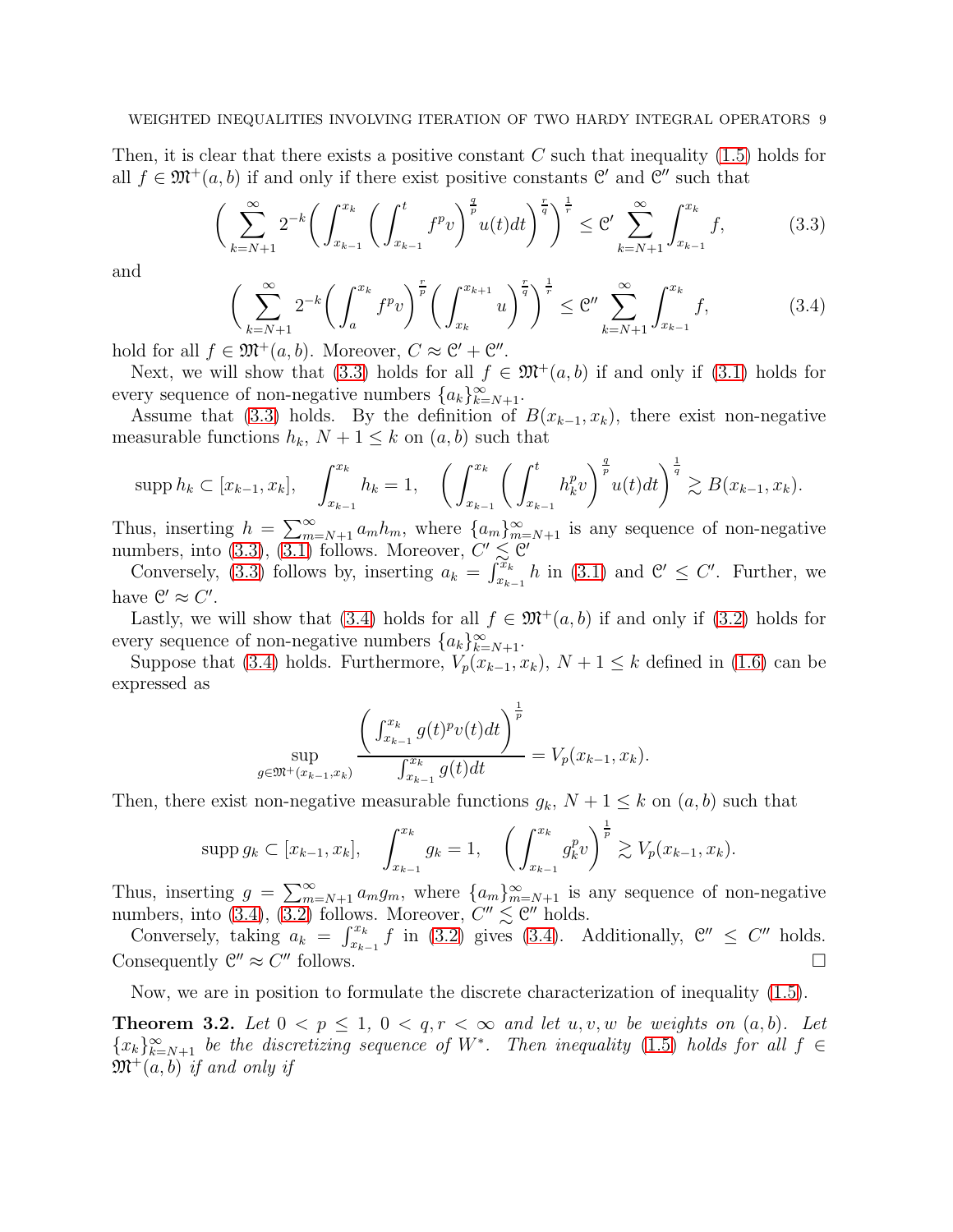(i)  $1 \leq r, 1 \leq q$ 

$$
\mathcal{A}_1 := \sup_{N+1 \le k < \infty} 2^{-\frac{k}{r}} \operatorname{ess} \sup_{t \in (x_{k-1}, x_k)} \left( \int_t^{x_k} u \right)^{\frac{1}{q}} V_p(x_{k-1}, t) < \infty,
$$

and

<span id="page-9-0"></span>
$$
\mathcal{B}_1 := \sup_{N+1 \le k < \infty} \left( \sum_{i=k}^{\infty} 2^{-i} \left( \int_{x_i}^{x_{i+1}} u \right)^{\frac{r}{q}} \right)^{\frac{1}{r}} V_p(a, x_k) < \infty. \tag{3.5}
$$

Moreover, the best constant C in inequality [\(1.5\)](#page-2-1) satisfies  $C \approx A_1 + B_1$ . (ii)  $r < 1 \leq q$ ,

$$
\mathcal{A}_2 := \bigg( \sum_{k=N+1}^{\infty} 2^{-\frac{k}{1-r}} \operatorname{ess} \sup_{t \in (x_{k-1}, x_k)} \bigg( \int_t^{x_k} u \bigg)^{\frac{r}{q(1-r)}} V_p(x_{k-1}, t)^{\frac{r}{1-r}} \bigg)^{\frac{1-r}{r}} < \infty
$$

and

<span id="page-9-1"></span>
$$
\mathcal{B}_2 := \left(\sum_{k=N+1}^{\infty} 2^{-k} \left(\int_{x_k}^{x_{k+1}} u\right)^{\frac{r}{q}} \left(\sum_{i=k}^{\infty} 2^{-i} \left(\int_{x_i}^{x_{i+1}} u\right)^{\frac{r}{q}}\right)^{\frac{r}{1-r}} V_p(a, x_k)^{\frac{r}{1-r}}\right)^{\frac{1-r}{r}} < \infty. \quad (3.6)
$$

Moreover, the best constant C in inequality [\(1.5\)](#page-2-1) satisfies  $C \approx A_2 + B_2$ .

(iii)  $q < 1 \leq r$ ,  $\mathcal{B}_1 < \infty$  and

$$
\mathcal{A}_3 := \sup_{N+1 \le k < \infty} 2^{-\frac{k}{r}} \bigg( \int_{x_{k-1}}^{x_k} \bigg( \int_t^{x_k} u \bigg)^{\frac{q}{1-q}} u(t) V_p(x_{k-1}, t)^{\frac{q}{1-q}} dt \bigg)^{\frac{1-q}{q}} < \infty,
$$

where  $\mathcal{B}_1$  is defined in [\(3.5\)](#page-9-0). Moreover, the best constant C in inequality [\(1.5\)](#page-2-1) satisfies  $C \approx A_3 + B_1$ .

(iv)  $r < 1, q < 1, \mathcal{B}_2 < \infty$  and

$$
\mathcal{A}_4:=\bigg(\sum_{k=N+1}^{\infty}2^{-\frac{k}{1-r}}\bigg(\int_{x_{k-1}}^{x_k}\bigg(\int_{t}^{x_k}u\bigg)^{\frac{q}{1-q}}u(t)V_p(x_{k-1},t)^{\frac{q}{1-q}}dt\bigg)^{\frac{r(1-q)}{q(1-r)}}\bigg)^{\frac{1-r}{r}}<\infty,
$$

where  $\mathcal{B}_2$  is defined in [\(3.6\)](#page-9-1). Moreover, the best constant C in inequality [\(1.5\)](#page-2-1) satisfies  $C \approx A_4 + B_2.$ 

*Proof.* According to Theorem [3.1,](#page-7-0) the best constant C in [\(1.5\)](#page-2-1) satisfies  $C \approx C' + C''$ , where  $C'$  and  $C''$  are the best constants in the inequalities  $(3.1)$  and  $(3.2)$ , respectively.

First, combining the embeddings between weighted  $\ell_p$  sequence spaces (see, [\[8,](#page-22-8) Proposition 4.1]) with the best constants in weighted Hardy inequalities (see, [\[15,](#page-23-14)[25\]](#page-23-15)) we obtain the characterization of  $C' \approx A_i^*, i = 1, \ldots, 4$ .

Next, we will find C''. Applying [\[1,](#page-22-9) Theorem 1, (viii)] if  $\max\{r, p\} < 1$  and [\[13,](#page-23-16) Theorem 9.2] if  $r < p = 1$ , we obtain that  $C'' \approx B_2$ . Moreover, using [\[1,](#page-22-9) Theorem 1, (v)(b)], we have  $C'' \approx \mathcal{B}_1$  when  $p < 1 \leq r$ . Lastly, if  $p = 1$ , applying [\[1,](#page-22-9) Theorem 1, (iv)], we have

$$
C'' \approx \sup_{N+1 \le k < \infty} \left( \sum_{i=k}^{\infty} 2^{-i} \left( \int_{x_i}^{x_{i+1}} u \right)^{\frac{r}{q}} \right)^{\frac{1}{r}} V_p(x_{k-1}, x_k).
$$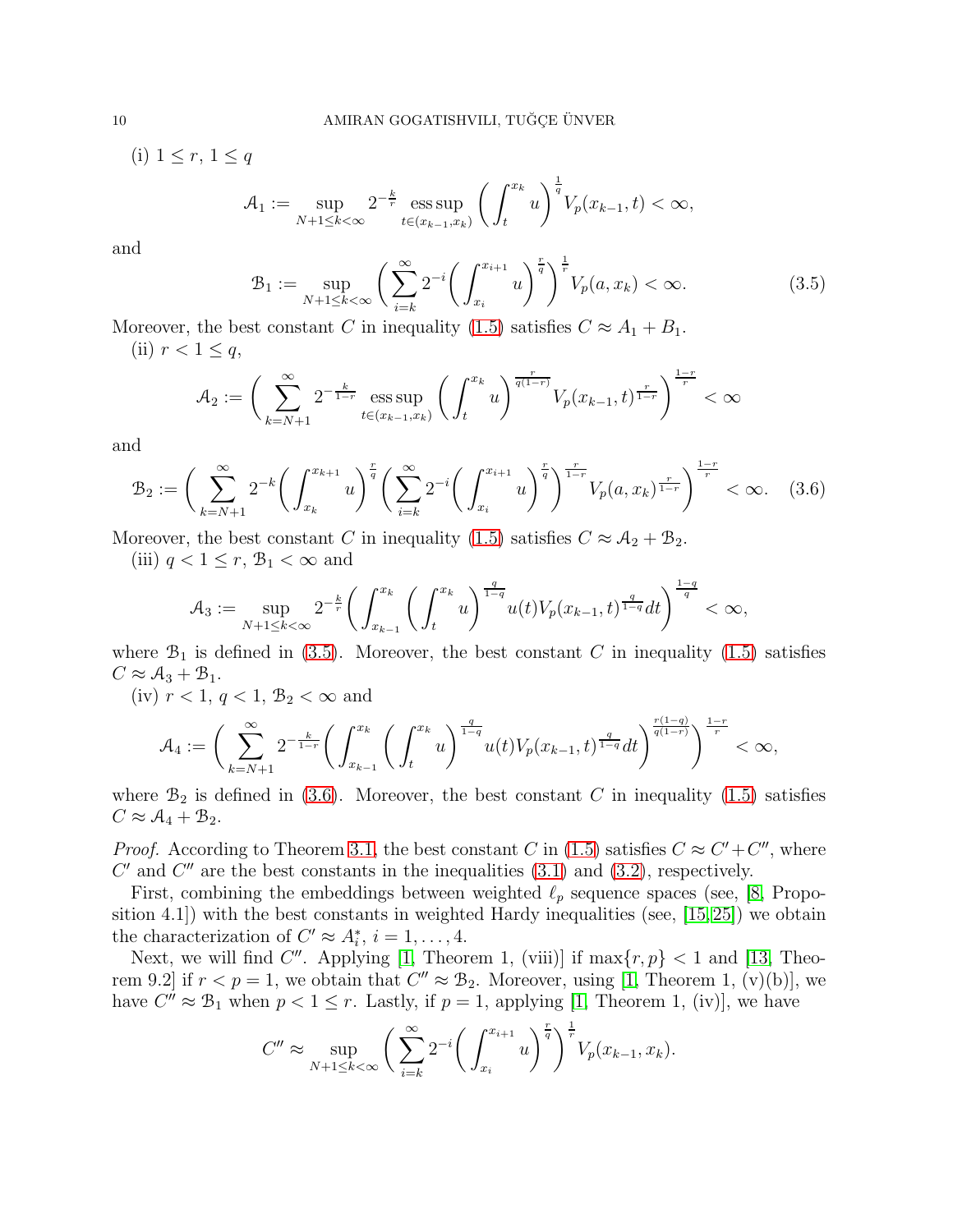Finally, interchanging supremum yields that

$$
C'' \approx \sup_{N+1 \le k < \infty} V_p(x_{k-1}, x_k) \sup_{k \le m < \infty} \left( \sum_{i=m}^{\infty} 2^{-i} \left( \int_{x_i}^{x_{i+1}} u \right)^{\frac{r}{q}} \right)^{\frac{1}{r}}
$$
  
= 
$$
\sup_{N+1 \le m < \infty} \left( \sum_{i=m}^{\infty} 2^{-i} \left( \int_{x_i}^{x_{i+1}} u \right)^{\frac{r}{q}} \right)^{\frac{1}{r}} \sup_{N+1 \le k \le m} V_p(x_{k-1}, x_k) = \mathcal{B}_1.
$$

#### 4. Proofs

# <span id="page-10-0"></span>Proof of Theorem [1.1](#page-2-0)

(i) Let  $p \leq 1 \leq \min\{r, q\}$ . We have from [Theorem [3.2,](#page-8-2) (i)] that  $C \approx A_1 + B_1$ . We will prove that  $C_1 \approx A_1 + B_1$ . First, we will show that  $A_1 + B_1 \approx A_1 + B_1$ , where

$$
A_1 := \sup_{N+1 \le k} 2^{-\frac{k}{r}} \operatorname{ess} \sup_{t \in (a, x_k)} \left( \int_t^{x_k} u \right)^{\frac{1}{q}} V_p(a, t).
$$

It is clear that  $A_1 \leq A_1$ . On the other hand, observe that

$$
A_1 = \sup_{N+1 \le k} 2^{-\frac{k}{r}} \sup_{N+1 \le i \le k} \operatorname{ess} \sup_{t \in (x_{i-1}, x_i)} \left( \int_t^{x_k} u \right)^{\frac{1}{q}} V_p(a, t)
$$
  

$$
\approx \sup_{N+1 \le k} 2^{-\frac{k}{r}} \sup_{N+1 \le i \le k} \operatorname{ess} \sup_{t \in (x_{i-1}, x_i)} \left( \int_t^{x_i} u \right)^{\frac{1}{q}} V_p(a, t)
$$
  
+ 
$$
\sup_{N+2 \le k} 2^{-\frac{k}{r}} \sup_{N+1 \le i \le k} \left( \int_{x_i}^{x_k} u \right)^{\frac{1}{q}} V_p(a, x_i).
$$

Then, interchanging the supremum in the first term and applying  $(2.7)$  with  $n = N + 2$ , for the second term, we have that

$$
A_1 \approx \sup_{N+1 \leq k} 2^{-\frac{k}{r}} \operatorname{ess} \sup_{t \in (x_{k-1}, x_k)} \left( \int_t^{x_k} u \right)^{\frac{1}{q}} V_p(a, t) + \sup_{N+2 \leq k} 2^{-\frac{k}{r}} \left( \int_{x_{k-1}}^{x_k} u \right)^{\frac{1}{q}} V_p(a, x_{k-1}).
$$

Note that, for any  $k \geq N+2$ , we have

<span id="page-10-1"></span>
$$
V_p(a,t) \approx V_p(a, x_{k-1}) + V_p(x_{k-1}, t), \quad \text{for every} \quad t \in (x_{k-1}, x_k). \tag{4.1}
$$

Then, in view of [\(4.1\)](#page-10-1),

$$
A_1 \approx \sup_{N+1 \le k} 2^{-\frac{k}{r}} \operatorname{ess} \sup_{t \in (x_{k-1}, x_k)} \left( \int_t^{x_k} u \right)^{\frac{1}{q}} V_p(x_{k-1}, t) + \sup_{N+2 \le k} 2^{-\frac{k}{r}} \left( \int_{x_{k-1}}^{x_k} u \right)^{\frac{1}{q}} V_p(a, x_{k-1})
$$
  
  $\lesssim A_1 + B_1.$ 

Then we have that  $A_1 + B_1 \leq A_1 + B_1 \lesssim A_1 + B_1$ .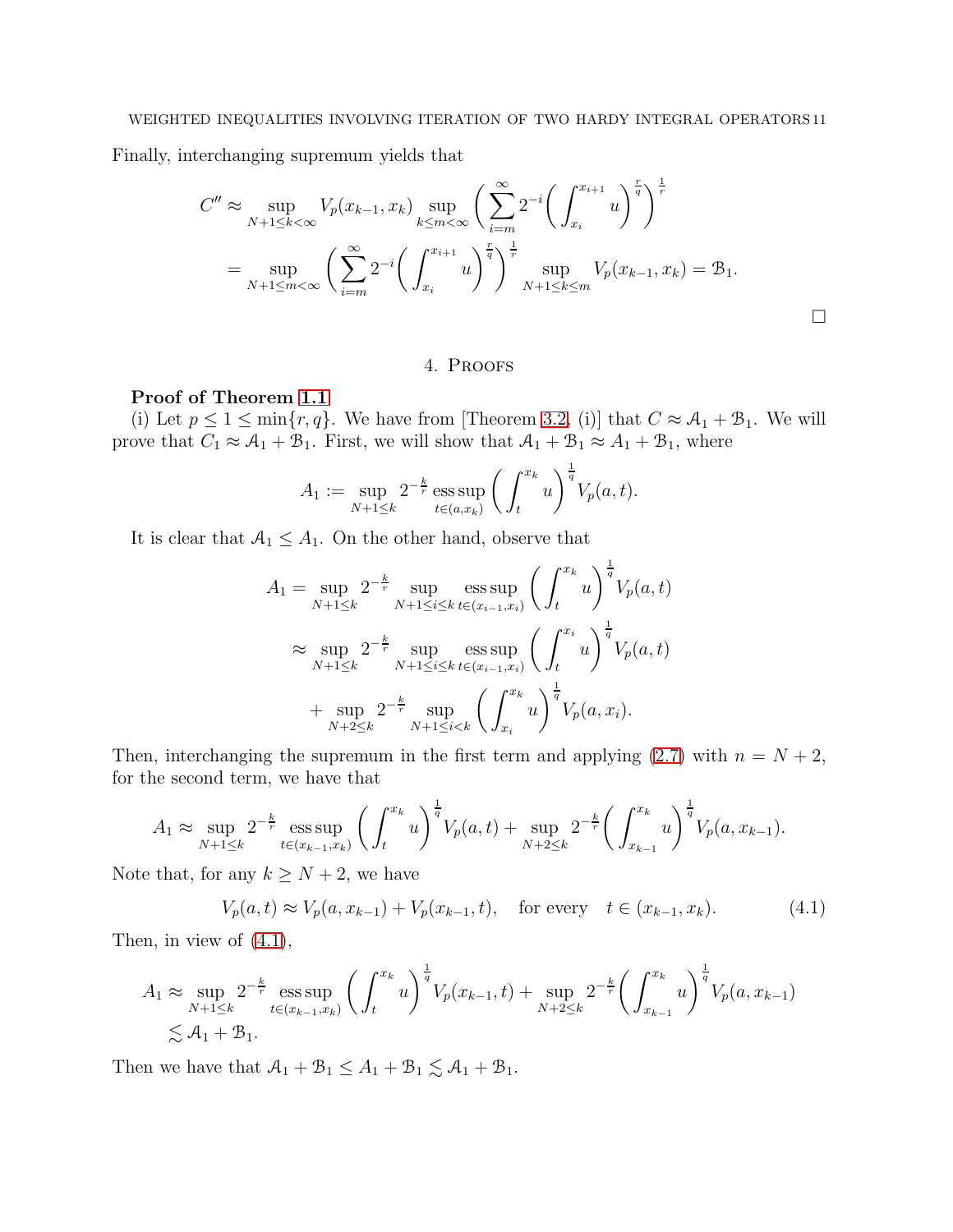It remains to show that  $A_1 + B_1 \approx C_1$ . Applying [\(2.10\)](#page-6-1) with  $\alpha = \frac{1}{r}$  $\frac{1}{r},$ 

$$
A_1 \approx \operatorname*{ess\,sup}_{x \in (a,b)} \left( \int_x^b w \right)^{\frac{1}{r}} \operatorname*{ess\,sup}_{t \in (a,x)} \left( \int_t^x u \right)^{\frac{1}{q}} V_p(a,t)
$$

holds, and interchanging supremum gives that

<span id="page-11-1"></span><span id="page-11-0"></span>
$$
A_1 \approx \operatorname*{ess\,sup}_{t \in (a,b)} V_p(a,t) \operatorname*{ess\,sup}_{x \in (t,b)} \left( \int_x^b w \right)^{\frac{1}{r}} \left( \int_t^x u \right)^{\frac{1}{q}}
$$
  

$$
\leq \operatorname*{ess\,sup}_{t \in (a,b)} V_p(a,t) \left( \int_t^b w(s) \left( \int_t^s u \right)^{\frac{r}{q}} ds \right)^{\frac{1}{r}} = C_1.
$$
 (4.2)

On the other hand, applying [\(2.9\)](#page-6-0) with  $\alpha = 0$ , then using [\(2.5\)](#page-4-1) with  $n = k + 1$ , we obtain for any  $k\geq N$  that

$$
\int_{x_k}^b w(s) \bigg( \int_{x_k}^s u \bigg)^{\frac{r}{q}} ds \approx \sum_{i=k+1}^\infty 2^{-i} \bigg( \int_{x_k}^{x_i} u \bigg)^{\frac{r}{q}} ds \approx \sum_{i=k}^\infty 2^{-i} \bigg( \int_{x_i}^{x_{i+1}} u \bigg)^{\frac{r}{q}}.
$$
 (4.3)

Therefore, in view of [\(4.3\)](#page-11-0),

$$
\mathcal{B}_{1} \approx \sup_{N+1 \leq k} \left( \int_{x_{k}}^{b} w(s) \left( \int_{x_{k}}^{s} u \right)^{\frac{r}{q}} ds \right)^{\frac{1}{r}} V_{p}(a, x_{k})
$$
\n
$$
\leq \sup_{N+1 \leq k} \operatorname{ess} \sup_{t \in (x_{k-1}, x_{k})} \left( \int_{t}^{b} w(s) \left( \int_{t}^{s} u \right)^{\frac{r}{q}} ds \right)^{\frac{1}{r}} V_{p}(a, t) = C_{1}.
$$
\n(4.4)

Thus, combining [\(4.2\)](#page-11-1) with [\(4.4\)](#page-11-2), we have that  $A_1 + B_1 \lesssim C_1$ .

Conversely, using [\(4.1\)](#page-10-1), we have

<span id="page-11-2"></span>
$$
C_1 \approx \sup_{N+1 \leq k} \left( \int_{x_k}^b w(s) \left( \int_{x_k}^s u \right)^{\frac{r}{q}} ds \right)^{\frac{1}{r}} V_p(x_{k-1}, x_k)
$$
  
+ 
$$
\sup_{N+1 \leq k} 2^{-\frac{k}{r}} \operatorname{ess} \sup_{t \in (x_{k-1}, x_k)} \left( \int_t^{x_k} u \right)^{\frac{1}{q}} V_p(x_{k-1}, t)
$$
  
+ 
$$
\sup_{N+1 \leq k} \operatorname{ess} \sup_{t \in (x_{k-1}, x_k)} \left( \int_t^{x_k} w(s) \left( \int_t^s u \right)^{\frac{r}{q}} ds \right)^{\frac{1}{r}} V_p(x_{k-1}, t)
$$
  
+ 
$$
\sup_{N+2 \leq k} \left( \int_{x_{k-1}}^b w(s) \left( \int_{x_{k-1}}^s u \right)^{\frac{r}{q}} ds \right)^{\frac{1}{r}} V_p(a, x_{k-1}).
$$

Then, using [\(4.3\)](#page-11-0), we arrive at

$$
C_1 \lesssim \sup_{N+1 \leq k} 2^{-\frac{k}{r}} \operatorname{ess} \sup_{t \in (x_{k-1}, x_k)} \left( \int_t^{x_k} u \right)^{\frac{1}{q}} V_p(a, t)
$$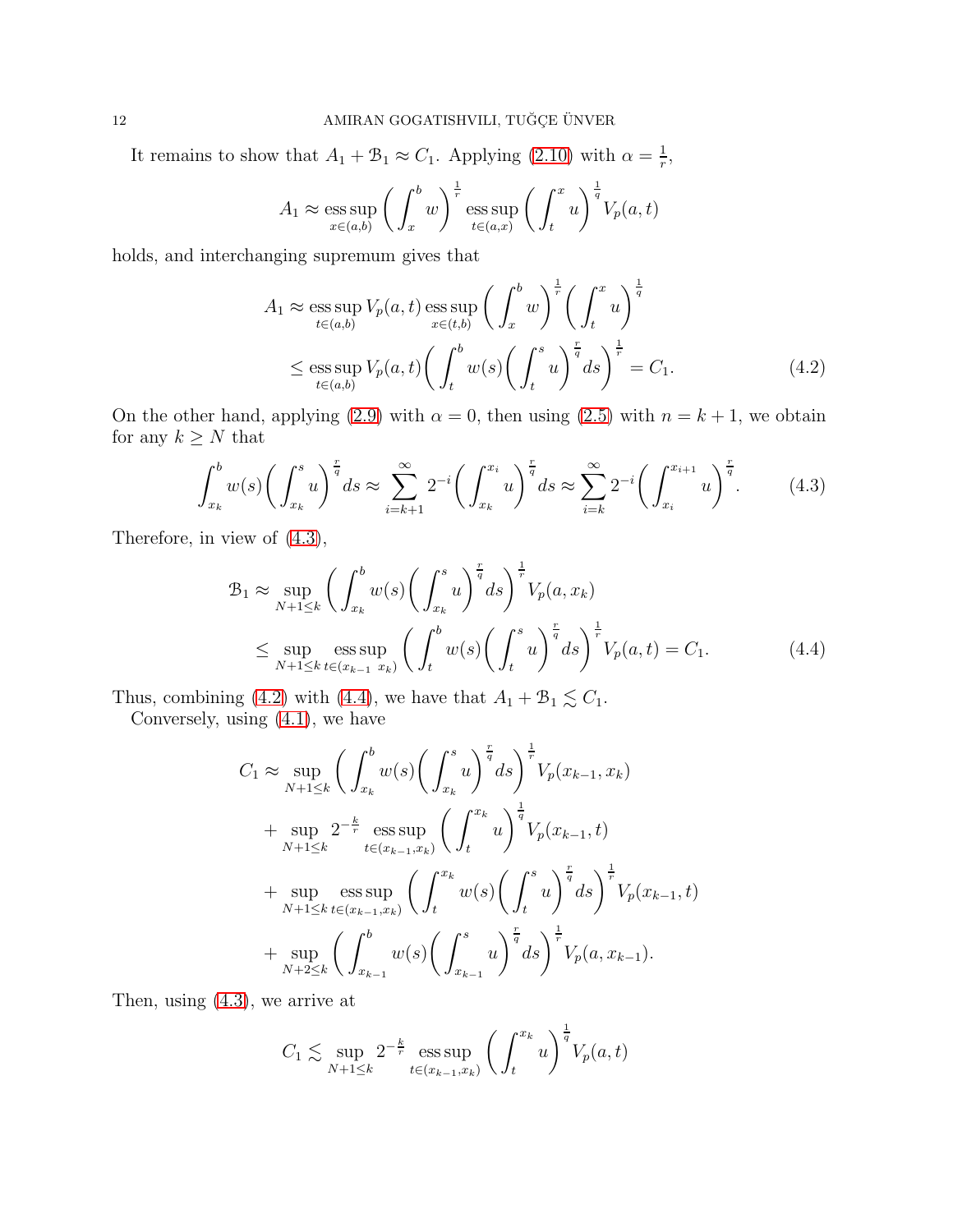<span id="page-12-1"></span>+ 
$$
\sup_{N+1 \le k} \left( \sum_{i=k}^{\infty} 2^{-i} \left( \int_{x_i}^{x_{i+1}} u \right)^{\frac{r}{q}} \right)^{\frac{1}{r}} V_p(a, x_k)
$$
  
\n $\le A_1 + B_1.$  (4.5)

As a result, we arrive at the conclusion that the best constant C in [\(1.5\)](#page-2-1) satisfies  $C \approx C_1$ .

(ii) Let  $r < 1 \leq q$ . Then, we have from [Theorem [3.2,](#page-8-2) (ii)] that the best constant in [\(1.5\)](#page-2-1) satisfies  $C \approx A_2 + B_2$ . We will start by showing that  $A_2 + B_2 \approx A_2 + B_2$ , where

$$
A_2 := \bigg( \sum_{k=N+1}^{\infty} 2^{-\frac{k}{1-r}} \operatorname{ess} \sup_{t \in (a,x_k)} \bigg( \int_t^{x_k} u \bigg)^{\frac{r}{q(1-r)}} V_p(a,t)^{\frac{r}{1-r}} \bigg)^{\frac{1-r}{r}}
$$

and

<span id="page-12-2"></span>
$$
B_2 := \left(\sum_{k=N+1}^{\infty} 2^{-k} \left(\int_{x_k}^{x_{k+1}} u\right)^{\frac{r}{q}} \left(\sum_{i=k+2}^{\infty} 2^{-i} \left(\int_{x_i}^{x_{i+1}} u\right)^{\frac{r}{q}}\right)^{\frac{r}{1-r}} V_p(a, x_k)^{\frac{r}{1-r}}\right)^{\frac{1-r}{r}}.
$$
 (4.6)

We have  $A_2 \leq A_2$  by the definitions of  $A_2$  and  $A_2$ . On the other hand,

$$
\mathcal{B}_{2} \approx B_{2} + \left(\sum_{k=N+1}^{\infty} 2^{-\frac{k}{1-r}} \left(\int_{x_{k}}^{x_{k+1}} u\right)^{\frac{r}{q(1-r)}} V_{p}(a, x_{k})^{\frac{r}{1-r}}\right)^{\frac{1-r}{r}} + \left(\sum_{k=N+1}^{\infty} 2^{-\frac{k}{1-r}} \left(\int_{x_{k}}^{x_{k+1}} u\right)^{\frac{r}{q}} \left(\int_{x_{k+1}}^{x_{k+2}} u\right)^{\frac{r^{2}}{q(1-r)}} V_{p}(a, x_{k})^{\frac{r}{1-r}}\right)^{\frac{1-r}{r}}
$$
  
\n
$$
\lesssim B_{2} + \left(\sum_{k=N+1}^{\infty} 2^{-\frac{k}{1-r}} \left(\int_{x_{k}}^{x_{k+2}} u\right)^{\frac{r}{q(1-r)}} V_{p}(a, x_{k})^{\frac{r}{1-r}}\right)^{\frac{1-r}{r}}
$$
  
\n
$$
\lesssim B_{2} + \left(\sum_{k=N+1}^{\infty} 2^{-\frac{k}{1-r}} \operatorname{ess} \sup_{t \in (a, x_{k})} \left(\int_{t}^{x_{k+2}} u\right)^{\frac{r}{q(1-r)}} V_{p}(a, t)^{\frac{r}{1-r}}\right)^{\frac{1-r}{r}}
$$
  
\n
$$
\lesssim B_{2} + A_{2} \tag{4.7}
$$

holds, hence  $A_2 + B_2 \lesssim A_2 + B_2$ .

Next, we will show that  $A_2 \lesssim A_2 + B_2$ . Observe that,

<span id="page-12-0"></span>
$$
A_2 = \left(\sum_{k=N+1}^{\infty} 2^{-\frac{k}{1-r}} \sup_{N+1 \le i \le k} \operatorname{ess} \sup_{t \in (x_{i-1}, x_i)} \left( \int_t^{x_k} u \right)^{\frac{r}{q(1-r)}} V_p(a, t)^{\frac{r}{1-r}} \right)^{\frac{1-r}{r}}
$$
  

$$
\approx \left(\sum_{k=N+1}^{\infty} 2^{-\frac{k}{1-r}} \sup_{N+1 \le i \le k} \operatorname{ess} \sup_{t \in (x_{i-1}, x_i)} \left( \int_t^{x_i} u \right)^{\frac{r}{q(1-r)}} V_p(a, t)^{\frac{r}{1-r}} \right)^{\frac{1-r}{r}}
$$
  
+ 
$$
\left(\sum_{k=N+2}^{\infty} 2^{-\frac{k}{1-r}} \sup_{N+1 \le i \le k} \left( \int_{x_i}^{x_k} u \right)^{\frac{r}{q(1-r)}} V_p(a, x_i)^{\frac{r}{1-r}} \right)^{\frac{1-r}{r}}.
$$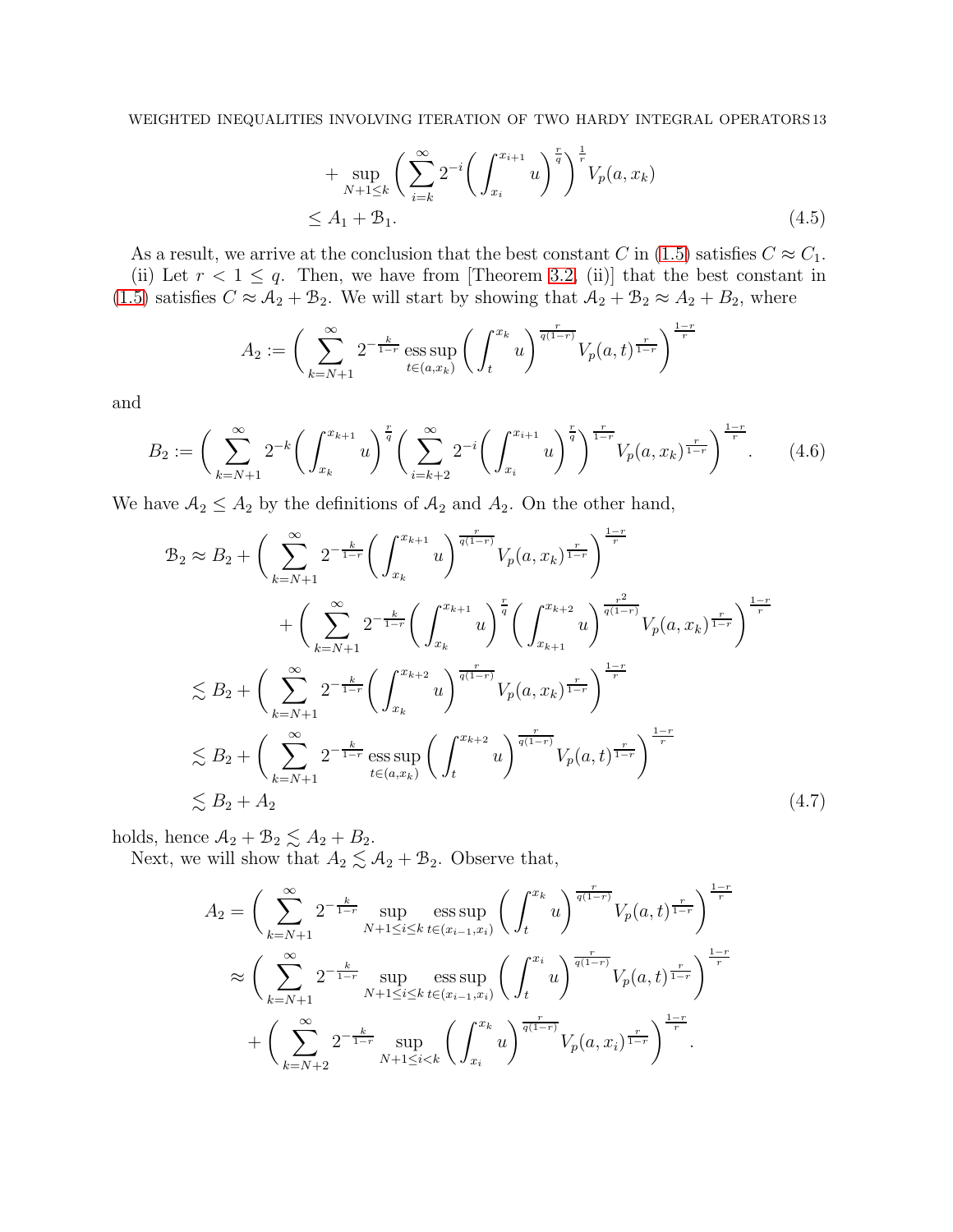Applying [\(2.3\)](#page-4-4) for the first term and [\(2.8\)](#page-5-1) for the second term, we obtain that

$$
A_2 \approx \left(\sum_{k=N+1}^{\infty} 2^{-\frac{k}{1-r}} \operatorname{ess} \sup_{t \in (x_{k-1}, x_k)} \left( \int_t^{x_k} u \right)^{\frac{r}{q(1-r)}} V_p(a, t)^{\frac{r}{1-r}} \right)^{\frac{1-r}{r}}
$$

$$
+ \left(\sum_{k=N+2}^{\infty} 2^{-\frac{k}{1-r}} \left( \int_{x_{k-1}}^{x_k} u \right)^{\frac{r}{q(1-r)}} V_p(a, x_{k-1})^{\frac{r}{1-r}} \right)^{\frac{1-r}{r}}.
$$

Using  $(4.1)$  we arrive at

$$
A_2 \lesssim A_2 + \bigg(\sum_{k=N+1}^{\infty} 2^{-\frac{k}{1-r}} \bigg(\int_{x_k}^{x_{k+1}} u\bigg)^{\frac{r}{q(1-r)}} V_p(a, x_k)^{\frac{r}{1-r}} \bigg)^{\frac{1-r}{r}} \lesssim A_2 + B_2.
$$

Furthermore, it is clear from the definitions of  $\mathcal{B}_2$  and  $B_2$  that  $B_2 \leq \mathcal{B}_2$ . Then, we have  $A_2 + B_2 \lesssim A_2 + B_2$ , as well. Consequently,  $C \approx A_2 + B_2$  holds.

Next, we will prove that  $A_2 + B_2 \approx C_2 + C_3$ . First of all, applying [\(2.9\)](#page-6-0) with  $\alpha = \frac{r}{1-r}$  $1-r$ and

$$
h(x) = \operatorname{ess} \operatorname{sup}_{t \in (a,x)} \left( \int_t^x u \right)^{\frac{r}{q(1-r)}} V_p(a,t)^{\frac{r}{1-r}}, \quad x \in (a,b),
$$

it is clear that

<span id="page-13-0"></span>
$$
A_2 \approx \left(\int_a^b \left(\int_x^b w\right)^{\frac{r}{1-r}} w(x) \operatorname{ess} \sup_{t \in (a,x)} \left(\int_t^x u\right)^{\frac{r}{q(1-r)}} V_p(a,t)^{\frac{r}{1-r}} dx\right)^{\frac{1-r}{r}} = C_2 \tag{4.8}
$$

On the other hand, using [\(4.3\)](#page-11-0),

$$
B_{2} \approx \left(\sum_{k=N+1}^{\infty} 2^{-k} \left(\int_{x_{k+2}}^{b} w(s) \left(\int_{x_{k+2}}^{s} u\right)^{\frac{r}{q}} ds\right)^{\frac{r}{1-r}} \left(\int_{x_{k}}^{x_{k+1}} u\right)^{\frac{r}{q}} V_{p}(a, x_{k})^{\frac{r}{1-r}}\right)^{\frac{1-r}{r}}
$$
  
\n
$$
\leq \left(\sum_{k=N+1}^{\infty} 2^{-k} \left(\int_{x_{k+2}}^{b} w(s) \left(\int_{x_{k+2}}^{s} u\right)^{\frac{r}{q}} ds\right)^{\frac{r}{1-r}}
$$
  
\n
$$
\times \operatorname*{ess} \sup_{t \in (a, x_{k+1})} \left(\int_{t}^{x_{k+1}} u\right)^{\frac{r}{q}} V_{p}(a, t)^{\frac{r}{1-r}}\right)^{\frac{1-r}{r}}
$$
  
\n
$$
\approx \left(\sum_{k=N+1}^{\infty} \int_{x_{k+1}}^{x_{k+2}} w(x) dx \left(\int_{x_{k+2}}^{b} w(s) \left(\int_{x_{k+2}}^{s} u\right)^{\frac{r}{q}} ds\right)^{\frac{r}{1-r}}
$$
  
\n
$$
\times \operatorname*{ess} \sup_{t \in (a, x_{k+1})} \left(\int_{t}^{x_{k+1}} u\right)^{\frac{r}{q}} V_{p}(a, t)^{\frac{r}{1-r}}\right)^{\frac{1-r}{r}}
$$
  
\n
$$
\leq \left(\sum_{k=N+1}^{\infty} \int_{x_{k+1}}^{x_{k+2}} w(x) \left(\int_{x}^{b} w(s) \left(\int_{x}^{s} u\right)^{\frac{r}{q}} ds\right)^{\frac{r}{1-r}}
$$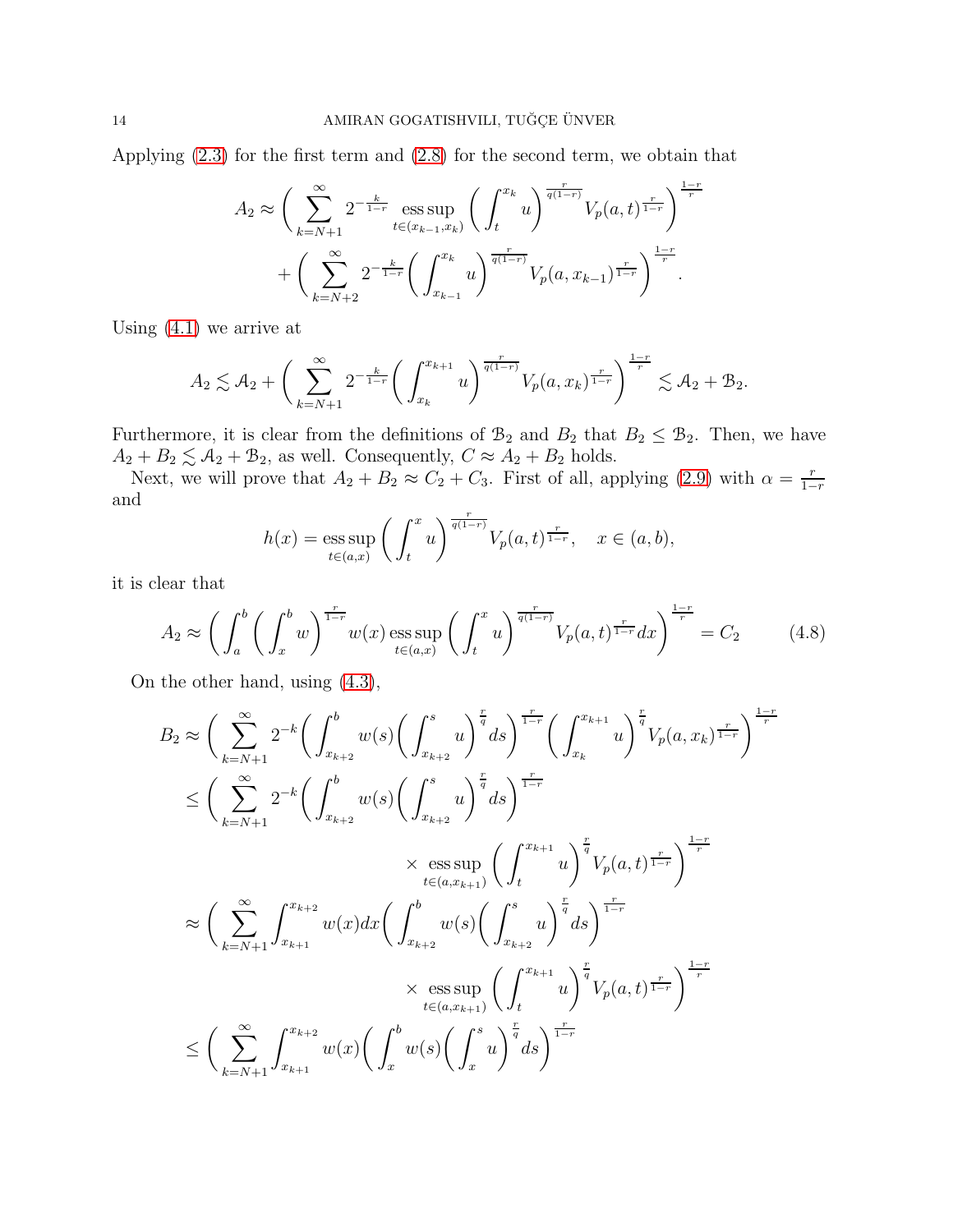<span id="page-14-0"></span>
$$
\times \underset{t \in (a,x)}{\text{ess sup}} \left( \int_t^x u \right)^{\frac{r}{q}} V_p(a,t)^{\frac{r}{1-r}} dx \right)^{\frac{1-r}{r}} \tag{4.9}
$$

Combination of [\(4.8\)](#page-13-0) and [\(4.9\)](#page-14-0) yield that  $A_2 + B_2 \lesssim C_2 + C_3$ . Conversely,

$$
C_{3} = \left(\sum_{k=N+1}^{\infty} \int_{x_{k-1}}^{x_{k}} \left(\int_{x}^{b} w(s) \left(\int_{x}^{s} u\right)^{\frac{r}{q}} ds\right)^{\frac{r}{1-r}} w(x) \operatorname{ess} \sup_{t \in (a,x)} \left(\int_{t}^{x} u\right)^{\frac{r}{q}} V_{p}(a,t)^{\frac{r}{1-r}} dx\right)^{\frac{1-r}{r}}
$$
  
\n
$$
\approx \left(\sum_{k=N+1}^{\infty} \int_{x_{k-1}}^{x_{k}} \left(\int_{x}^{x_{k}} w(s) \left(\int_{x}^{s} u\right)^{\frac{r}{q}} ds\right)^{\frac{r}{1-r}} w(x) \operatorname{ess} \sup_{t \in (a,x)} \left(\int_{t}^{x} u\right)^{\frac{r}{q}} V_{p}(a,t)^{\frac{r}{1-r}} dx\right)^{\frac{1-r}{r}}
$$
  
\n
$$
+ \left(\sum_{k=N+1}^{\infty} \int_{x_{k-1}}^{x_{k}} \left(\int_{x}^{b} w(s) \left(\int_{x}^{s} u\right)^{\frac{r}{q}} ds\right)^{\frac{r}{1-r}} w(x) \operatorname{ess} \sup_{t \in (a,x)} \left(\int_{t}^{x} u\right)^{\frac{r}{q}} V_{p}(a,t)^{\frac{r}{1-r}} dx\right)^{\frac{1-r}{r}}
$$
  
\n
$$
\approx \left(\sum_{k=N+1}^{\infty} \int_{x_{k-1}}^{x_{k}} \left(\int_{x}^{x} w(s) \left(\int_{x}^{s} u\right)^{\frac{r}{q}} ds\right)^{\frac{r}{1-r}} w(x) \operatorname{ess} \sup_{t \in (a,x)} \left(\int_{t}^{x} u\right)^{\frac{r}{q}} V_{p}(a,t)^{\frac{r}{1-r}} dx\right)^{\frac{1-r}{r}}
$$
  
\n
$$
+ \left(\sum_{k=N+1}^{\infty} 2^{-k\frac{r}{1-r}} \int_{x_{k-1}}^{x_{k}} \left(\int_{x}^{x} u\right)^{\frac{r^{2}}{q(1-r)}} w(x) \operatorname{ess} \sup_{t \in (a,x)} \left(\int_{t}^{x} u\right)^{\frac{r}{q}} V_{p}(a,t)^{\frac{r}{1-r}} dx\right)^{\frac{1-r}{r}}
$$

It is easy to see that

$$
C_{3,1} \leq \left(\sum_{k=N+1}^{\infty} \int_{x_{k-1}}^{x_k} \left(\int_x^{x_k} w\right)^{\frac{r}{1-r}} w(x) \operatorname{ess} \sup_{t \in (a,x)} \left(\int_t^{x_k} u\right)^{\frac{r}{q(1-r)}} V_p(a,t)^{\frac{r}{1-r}} dx\right)^{\frac{1-r}{r}}
$$
  

$$
\leq \left(\sum_{k=N+1}^{\infty} \int_{x_{k-1}}^{x_k} \left(\int_x^{x_k} w\right)^{\frac{r}{1-r}} w(x) dx \operatorname{ess} \sup_{t \in (a,x_k)} \left(\int_t^{x_k} u\right)^{\frac{r}{q(1-r)}} V_p(a,t)^{\frac{r}{1-r}}\right)^{\frac{1-r}{r}}
$$
  

$$
\approx A_2,
$$

and

$$
C_{3,2} \le \bigg( \sum_{k=N+1}^{\infty} 2^{-k\frac{r}{1-r}} \int_{x_{k-1}}^{x_k} w(x) \mathop{\mathrm{ess\,sup}}_{t \in (a,x)} \bigg( \int_t^{x_k} u \bigg)^{\frac{r}{q(1-r)}} V_p(a,t)^{\frac{r}{1-r}} dx \bigg)^{\frac{1-r}{r}} \le A_2
$$

hold. Furthermore,

$$
C_{3,3} \lesssim \bigg(\sum_{k=N+1}^{\infty} 2^{-k} \bigg(\int_{x_k}^{b} w(s) \bigg(\int_{x_k}^{s} u\bigg)^{\frac{r}{q}} ds\bigg)^{\frac{r}{1-r}} \underset{t \in (a,x_k)}{\mathrm{ess} \sup} \bigg(\int_{t}^{x_k} u\bigg)^{\frac{r}{q}} V_p(a,t)^{\frac{r}{1-r}} \bigg)^{\frac{1-r}{r}}
$$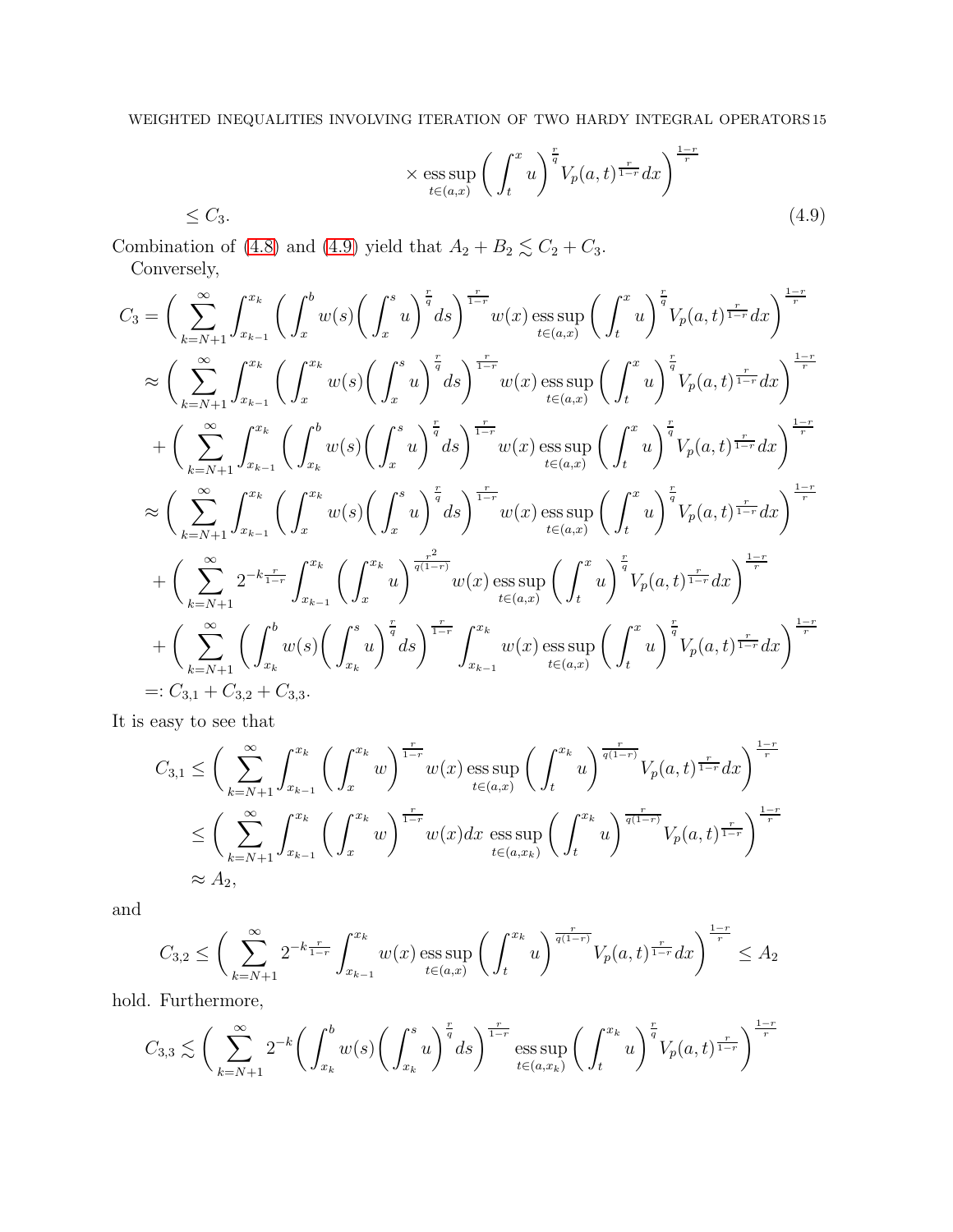$$
= \left(\sum_{k=N+1}^{\infty} 2^{-k} \left(\int_{x_k}^{b} w(s) \left(\int_{x_k}^{s} u\right)^{\frac{r}{q}} ds\right)^{\frac{r}{1-r}} \times \sup_{N+1 \leq i \leq k} \operatorname{ess} \sup_{t \in (x_{i-1}, x_i)} \left(\int_{t}^{x_k} u\right)^{\frac{r}{q}} V_p(a, t)^{\frac{r}{1-r}}\right)^{\frac{1-r}{r}}
$$
  

$$
\approx \left(\sum_{k=N+1}^{\infty} 2^{-k} \left(\int_{x_k}^{b} w(s) \left(\int_{x_k}^{s} u\right)^{\frac{r}{q}} ds\right)^{\frac{r}{1-r}}
$$
  

$$
\times \sup_{N+1 \leq i \leq k} \operatorname{ess} \sup_{t \in (x_{i-1}, x_i)} \left(\int_{t}^{x_i} u\right)^{\frac{r}{q}} V_p(a, t)^{\frac{r}{1-r}}\right)^{\frac{1-r}{r}}
$$
  
+
$$
\left(\sum_{k=N+2}^{\infty} 2^{-k} \left(\int_{x_k}^{b} w(s) \left(\int_{x_k}^{s} u\right)^{\frac{r}{q}} ds\right)^{\frac{r}{1-r}} \sup_{N+1 \leq i < k} \left(\int_{x_i}^{x_k} u\right)^{\frac{r}{q}} V_p(a, x_i)^{\frac{r}{1-r}}\right)^{\frac{1-r}{r}}
$$
  
=: I + II.

Since, the sequence  ${a_k}_{k=N+1}^{\infty}$ , with

$$
a_k =: 2^{-k} \bigg( \int_{x_k}^b w(s) \bigg( \int_{x_k}^s u \bigg)^{\frac{r}{q}} ds \bigg)^{\frac{r}{1-r}}
$$

is geometrically decreasing, [\(2.3\)](#page-4-4) yields that

$$
I \approx \bigg(\sum_{k=N+1}^{\infty} 2^{-k} \bigg(\int_{x_k}^{b} w(s) \bigg(\int_{x_k}^{s} u\bigg)^{\frac{r}{q}} ds\bigg)^{\frac{r}{1-r}} \operatorname{ess} \sup_{t \in (x_{k-1}, x_k)} \bigg(\int_{t}^{x_k} u\bigg)^{\frac{r}{q}} V_p(a, t)^{\frac{r}{1-r}} \bigg)^{\frac{1-r}{r}}.
$$

Let  $y_k \in [x_{k-1}, x_k],\, N \leq k$  be such that

$$
\underset{t \in (x_{k-1}, x_k)}{\text{ess sup}} \left( \int_t^{x_k} u \right)^{\frac{r}{q}} V_p(a, t)^{\frac{r}{1-r}} \lesssim \left( \int_{y_k}^{x_k} u \right)^{\frac{r}{q}} V_p(a, y_k)^{\frac{r}{1-r}}.
$$
 (4.10)

Then, we have

$$
I \lesssim \bigg(\sum_{k=N+1}^{\infty} 2^{-k} \bigg(\int_{x_k}^{b} w(s) \bigg(\int_{x_k}^{s} u\bigg)^{\frac{r}{q}} ds\bigg)^{\frac{r}{1-r}} \bigg(\int_{y_k}^{x_k} u\bigg)^{\frac{r}{q}} V_p(a, y_k)^{\frac{r}{1-r}} \bigg)^{\frac{1-r}{r}}
$$

Thus, [\(4.3\)](#page-11-0) ensures that

$$
I \lesssim \bigg(\sum_{k=N+1}^{\infty} 2^{-k} \bigg(\sum_{i=k}^{\infty} 2^{-i} \bigg(\int_{x_i}^{x_{i+1}} u\bigg)^{\frac{r}{q}}\bigg)^{\frac{r}{1-r}} \bigg(\int_{y_k}^{x_k} u\bigg)^{\frac{r}{q}} V_p(a, y_k)^{\frac{r}{1-r}}\bigg)^{\frac{1-r}{r}} \leq \bigg(\sum_{k=N+1}^{\infty} 2^{-k} \bigg(\sum_{i=k}^{\infty} 2^{-i} \bigg(\int_{y_i}^{y_{i+2}} u\bigg)^{\frac{r}{q}}\bigg)^{\frac{r}{1-r}} \bigg(\int_{y_k}^{y_{k+1}} u\bigg)^{\frac{r}{q}} V_p(a, y_k)^{\frac{r}{1-r}}\bigg)^{\frac{1-r}{r}}.
$$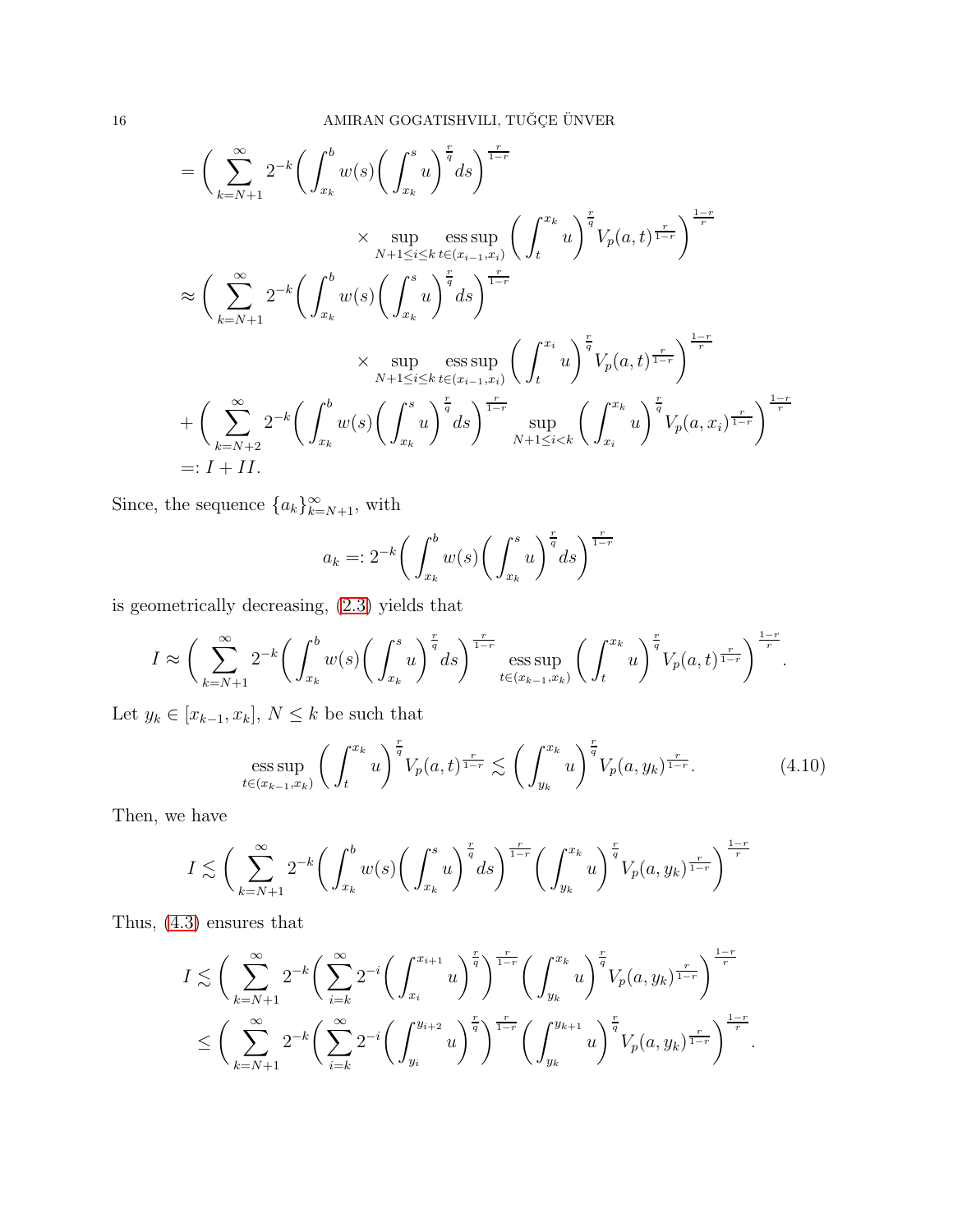Moreover,

$$
2^{-k} \approx \int_{x_k}^b w \le \int_{y_k}^b w \le \int_{x_{k-1}}^b w \approx 2^{-(k-1)}, \quad N+1 \le k.
$$

As a result,  $\{y_k\}_{k=N+1}^{\infty}$  is a discretizing sequence of  $W^*$ , as well. This fact together with [\(4.7\)](#page-12-0) yield  $I \lesssim \mathcal{B}_2 \lesssim A_2 + B_2$ .

On the other hand, applying [\(2.8\)](#page-5-1) with

$$
\tau_k = 2^{-k} \bigg( \int_{x_k}^b w(s) \bigg( \int_{x_k}^s u \bigg)^{\frac{r}{q}} ds \bigg)^{\frac{r}{1-r}}, \quad \sigma_k = V_p(a, x_k)^{\frac{r}{1-r}}, \quad \alpha = \frac{r}{q},
$$

gives

$$
II \approx \bigg(\sum_{k=N+2}^{\infty} 2^{-k} \bigg(\int_{x_k}^{b} w(s) \bigg(\int_{x_k}^{s} u\bigg)^{\frac{r}{q}} ds\bigg)^{\frac{r}{1-r}} \bigg(\int_{x_{k-1}}^{x_k} u\bigg)^{\frac{r}{q}} V_p(a, x_{k-1})^{\frac{r}{1-r}}\bigg)^{\frac{1-r}{r}}.
$$

Finally, using  $(4.3)$  and  $(4.7)$ , we obtain that

$$
II \approx \bigg(\sum_{k=N+2}^{\infty} 2^{-k} \bigg(\sum_{i=k}^{\infty} 2^{-i} \bigg(\int_{x_i}^{x_{i+1}} u\bigg)^{\frac{r}{q}}\bigg)^{\frac{r}{1-r}} \bigg(\int_{x_{k-1}}^{x_k} u\bigg)^{\frac{r}{q}} V_p(a, x_{k-1})^{\frac{r}{1-r}}\bigg)^{\frac{1-r}{r}} \leq A_2 + B_2.
$$

Therefore,

<span id="page-16-0"></span>
$$
C_3 \lesssim A_2 + B_2. \tag{4.11}
$$

Finally, combination of [\(4.8\)](#page-13-0) and [\(4.11\)](#page-16-0) yield,  $C_2 + C_3 \approx A_2 + B_2$ . Accordingly, the best constant C in [\(1.5\)](#page-2-1) satisfies  $C \approx C_2 + C_3$ .

(iii) Let  $q < 1 \leq r$ . According to [Theorem [3.2,](#page-8-2) (iii)], the best constant in [\(1.5\)](#page-2-1) satisfies  $C \approx A_3 + B_1$ . We will begin our proof by showing that  $A_3 + B_1 \approx A_3 + B_1$ , where

$$
A_3 := \sup_{N+1 \le k < \infty} 2^{-\frac{k}{r}} \bigg( \int_a^{x_k} \bigg( \int_t^{x_k} u \bigg)^{\frac{q}{1-q}} u(t) \, V_p(a,t)^{\frac{q}{1-q}} dt \bigg)^{\frac{1-q}{q}}.
$$

It is clear that  $A_3 \leq A_3$ , the proof of this part is complete if we show that  $A_3 \lesssim A_3 + B_1$ . Assume that  $\max\{\mathcal{A}_3, \mathcal{B}_1\} < \infty$ . Then,

$$
\left(\int_{x_{k-1}}^{x_k} \left(\int_t^{x_k} u\right)^{\frac{q}{1-q}} u(t) \, V_p(a,t)^{\frac{q}{1-q}} dt\right)^{\frac{1-q}{q}} < \infty, \quad k \ge N+1
$$

holds. Thus, for each  $t \in [x_{k-1}, x_k]$ ,  $k \geq N+1$ , we have

$$
\left(\int_t^{x_k} u\right)^{\frac{1}{q}} V_p(a,t) \lesssim \left(\int_t^{x_k} \left(\int_s^{x_k} u\right)^{\frac{q}{1-q}} u(s) V_p(a,s)^{\frac{q}{1-q}} ds\right)^{\frac{1-q}{q}}.
$$

Therefore, we have

<span id="page-16-1"></span>
$$
\lim_{t \to x_k-} \left( \int_t^{x_k} u \right)^{\frac{1}{q}} V_p(a, t) = 0. \tag{4.12}
$$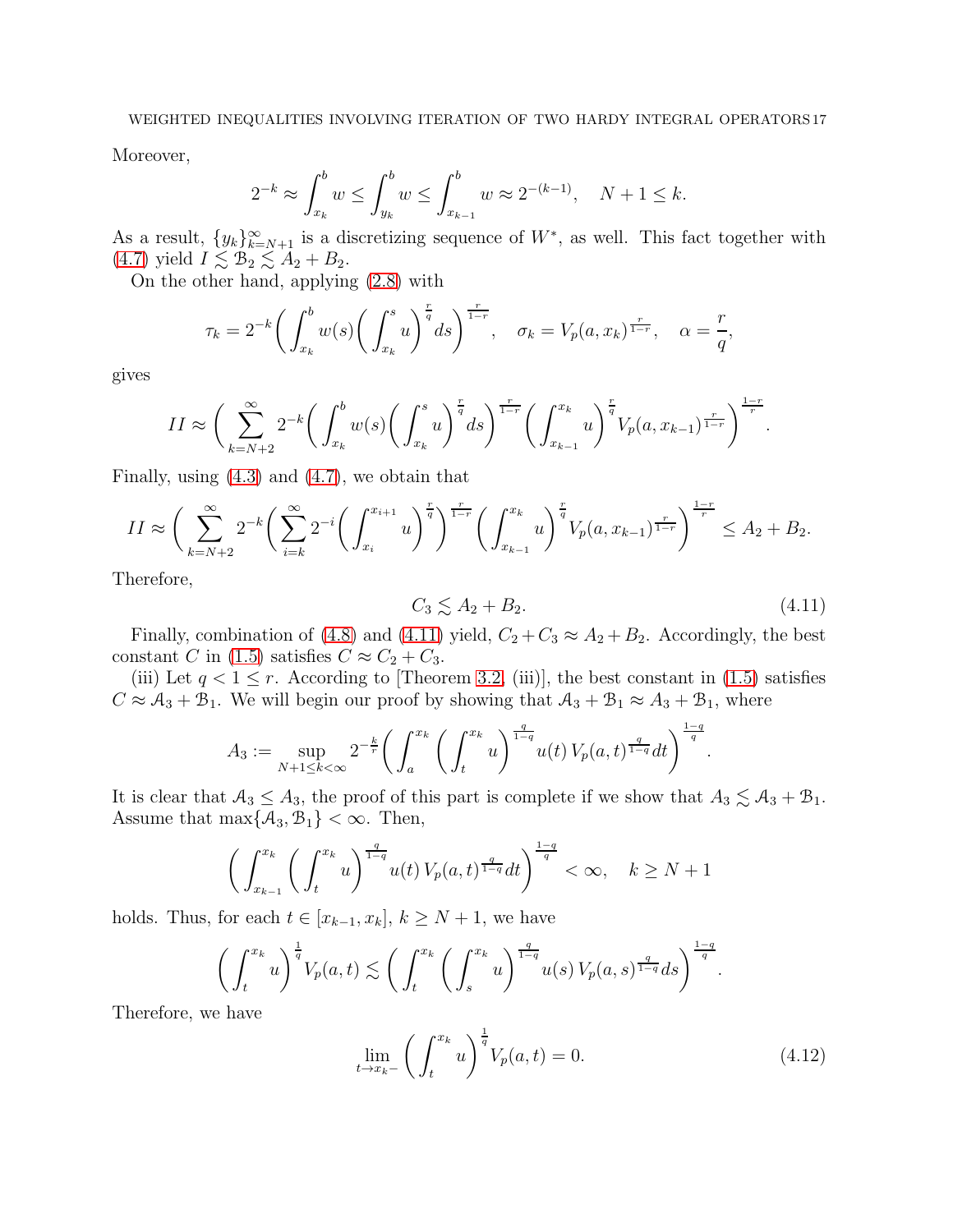In that case, integration by parts gives

$$
\left(\int_{a}^{x_{k}} \left(\int_{t}^{x_{k}} u\right)^{\frac{q}{1-q}} u(t) V_{p}(a, t)^{\frac{q}{1-q}} dt\right)^{\frac{1-q}{q}} \n\approx \left(\int_{a}^{x_{k}} \left(\int_{t}^{x_{k}} u\right)^{\frac{1}{1-q}} d\left[V_{p}(a, t)^{\frac{q}{1-q}}\right] \right)^{\frac{1-q}{q}} + \lim_{t \to a^{+}} \left(\int_{t}^{x_{k}} u\right)^{\frac{1}{q}} V_{p}(a, t) \n\approx \left(\sum_{i=N+1}^{k} \int_{x_{i-1}}^{x_{i}} \left(\int_{t}^{x_{i}} u\right)^{\frac{1}{1-q}} d\left[V_{p}(a, t)^{\frac{q}{1-q}}\right] \right)^{\frac{1-q}{q}} \n+ \left(\sum_{i=N+1}^{k-1} \left(\int_{x_{i}}^{x_{k}} u\right)^{\frac{1}{1-q}} \int_{x_{i-1}}^{x_{i}} d\left[V_{p}(a, t)^{\frac{q}{1-q}}\right] \right)^{\frac{1-q}{q}} \n+ \lim_{t \to a^{+}} \left(\int_{t}^{x_{k}} u\right)^{\frac{1}{q}} V_{p}(a, t).
$$

Moreover, Minkowski's inequality with  $\frac{1}{1-q} > 1$  yields that

$$
\left(\sum_{i=N+1}^{k-1} \left(\int_{x_i}^{x_k} u\right)^{\frac{1}{1-q}} \int_{x_{i-1}}^{x_i} d\left[V_p(a,t)^{\frac{q}{1-q}}\right] \right)^{\frac{1-q}{q}} \n= \left(\sum_{i=N+1}^{k-1} \left(\sum_{j=i}^{k-1} \int_{x_j}^{x_{j+1}} u\right)^{\frac{1}{1-q}} \int_{x_{i-1}}^{x_i} d\left[V_p(a,t)^{\frac{q}{1-q}}\right] \right)^{\frac{1-q}{q}} \n\le \left(\sum_{j=N+1}^{k-1} \left(\int_{x_j}^{x_{j+1}} u\right) \left(\sum_{i=N+1}^{j} \int_{x_{i-1}}^{x_i} d\left[V_p(a,t)^{\frac{q}{1-q}}\right] \right)^{1-q} \right)^{\frac{1}{q}} \n= \left(\sum_{j=N+1}^{k-1} \left(\int_{x_j}^{x_{j+1}} u\right) \left(\int_a^{x_j} d\left[V_p(a,t)^{\frac{q}{1-q}}\right] \right)^{1-q} \right)^{\frac{1}{q}}.
$$

Then, we arrive at

<span id="page-17-0"></span>
$$
\left(\int_{a}^{x_{k}}\left(\int_{t}^{x_{k}}u\right)^{\frac{q}{1-q}}u(t)V_{p}(a,t)^{\frac{q}{1-q}}dt\right)^{\frac{1-q}{q}}\n\lesssim \left(\sum_{i=N+1}^{k}\int_{x_{i-1}}^{x_{i}}\left(\int_{t}^{x_{i}}u\right)^{\frac{1}{1-q}}d\left[V_{p}(a,t)^{\frac{q}{1-q}}\right]\right)^{\frac{1-q}{q}}\n+ \left(\sum_{j=N+1}^{k-1}\left(\int_{x_{j}}^{x_{j+1}}u\right)\left(\int_{a}^{x_{j}}d\left[V_{p}(a,t)^{\frac{q}{1-q}}\right]\right)^{1-q}\right)^{\frac{1}{q}}\n+ \lim_{t\to a+}\left(\int_{t}^{x_{k}}u\right)^{\frac{1}{q}}V_{p}(a,t).
$$
\n(4.13)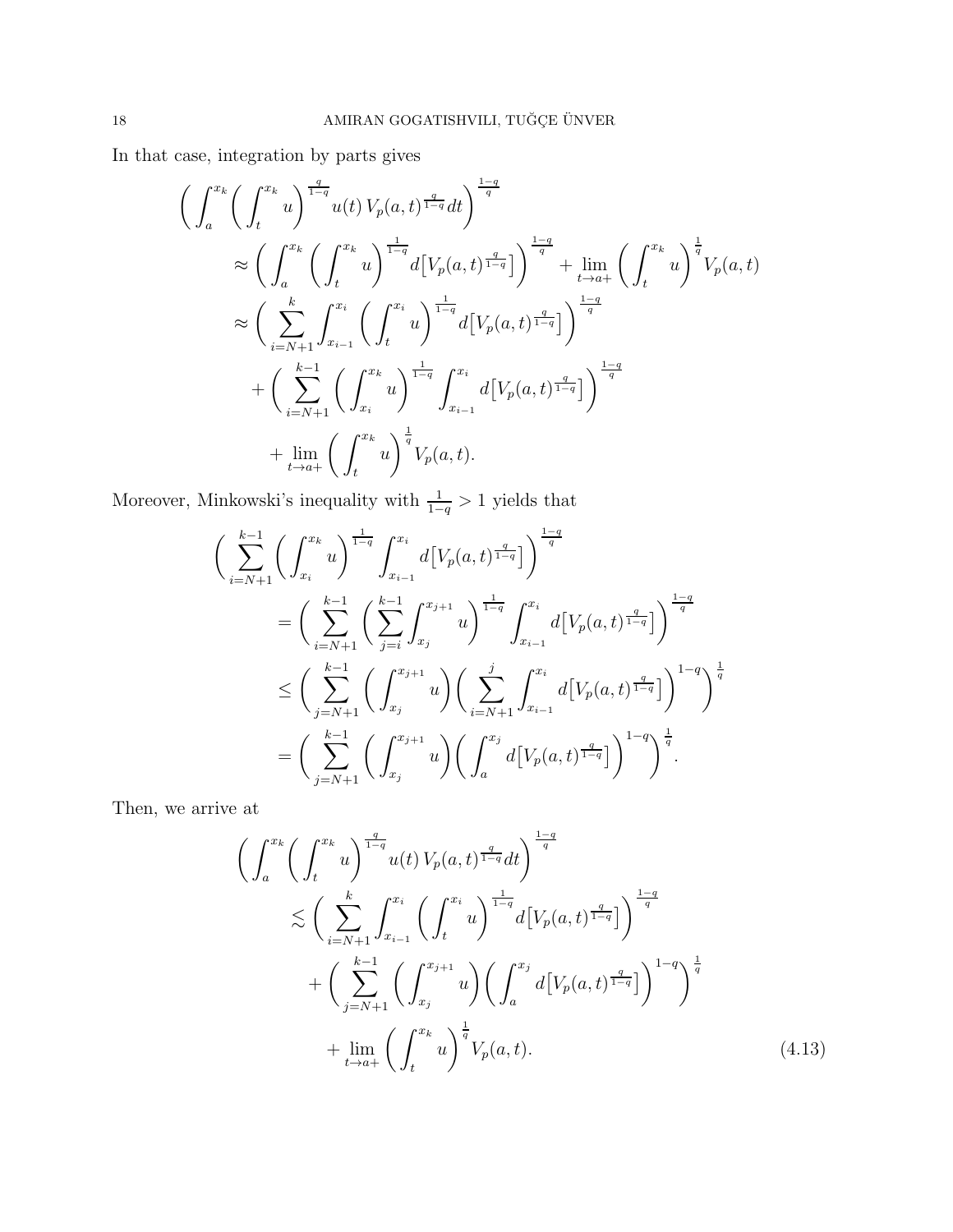## WEIGHTED INEQUALITIES INVOLVING ITERATION OF TWO HARDY INTEGRAL OPERATORS 19

Now, we are in position to find the upper estimate for  $A_3$ . Using  $(4.13)$ , we have that

$$
A_3 \lesssim \sup_{N+1 \le k < \infty} 2^{-\frac{k}{r}} \bigg( \sum_{i=N+1}^k \int_{x_{i-1}}^{x_i} \bigg( \int_t^{x_i} u \bigg)^{\frac{1}{1-q}} d\big[ V_p(a, t)^{\frac{q}{1-q}} \big] \bigg)^{\frac{1-q}{q}}
$$
  
+ 
$$
\sup_{N+2 \le k < \infty} 2^{-\frac{k}{r}} \bigg( \sum_{j=N+1}^{k-1} \bigg( \int_{x_j}^{x_{j+1}} u \bigg) \bigg( \int_a^{x_j} d\big[ V_p(a, t)^{\frac{q}{1-q}} \big] \bigg)^{1-q} \bigg)^{\frac{1}{q}}
$$
  
+ 
$$
\sup_{N+1 \le k < \infty} 2^{-\frac{k}{r}} \lim_{t \to a+} \bigg( \int_t^{x_k} u \bigg)^{\frac{1}{q}} V_p(a, t)
$$

Further, [\(2.1\)](#page-4-2) yields,

$$
A_3 \lesssim \sup_{N+1 \le k < \infty} 2^{-\frac{k}{r}} \bigg( \int_{x_{k-1}}^{x_k} \bigg( \int_t^{x_k} u \bigg)^{\frac{1}{1-q}} d\big[ V_p(a, t)^{\frac{q}{1-q}} \big] \bigg)^{\frac{1-q}{q}}
$$
\n
$$
+ \sup_{N+1 \le k < \infty} 2^{-\frac{k}{r}} \bigg( \int_{x_k}^{x_{k+1}} u \bigg)^{\frac{1}{q}} \bigg( \int_a^{x_k} d\big[ V_p(a, t)^{\frac{q}{1-q}} \big] \bigg)^{\frac{1-q}{q}}
$$
\n
$$
+ \sup_{N+1 \le k < \infty} 2^{-\frac{k}{r}} \lim_{t \to a+} \bigg( \int_t^{x_k} u \bigg)^{\frac{1}{q}} V_p(a, t)
$$
\n
$$
=: A_{3,1} + A_{3,2} + A_{3,3}.
$$

Integrating by parts again, we have that

$$
A_{3,1} \lesssim \sup_{N+1 \leq k < \infty} 2^{-\frac{k}{r}} \bigg( \int_{x_{k-1}}^{x_k} \bigg( \int_t^{x_k} u \bigg)^{\frac{q}{1-q}} u(t) V_p(a,t)^{\frac{q}{1-q}} dt \bigg)^{\frac{1-q}{q}}.
$$

Thus,  $(4.1)$  gives,

$$
A_{3,1} \lesssim \sup_{N+1 \le k < \infty} 2^{-\frac{k}{r}} \bigg( \int_{x_{k-1}}^{x_k} \bigg( \int_t^{x_k} u \bigg)^{\frac{q}{1-q}} u(t) V_p(x_{k-1}, t)^{\frac{q}{1-q}} dt \bigg)^{\frac{1-q}{q}}
$$
  
+ 
$$
\sup_{N+2 \le k < \infty} 2^{-\frac{k}{r}} \bigg( \int_{x_{k-1}}^{x_k} u \bigg)^{\frac{1}{q}} V_p(a, x_{k-1})
$$
  

$$
\lesssim A_3 + B_1.
$$
 (4.14)

Additionally,

<span id="page-18-1"></span><span id="page-18-0"></span>
$$
A_{3,2} \lesssim \sup_{N+1 \le k < \infty} 2^{-\frac{k}{r}} \bigg( \int_{x_k}^{x_{k+1}} u \bigg)^{\frac{1}{q}} V_p(a, x_k) \le \mathcal{B}_1. \tag{4.15}
$$

Lastly, we will find a suitable upper estimate for  $A_{3,3}$ . To this end, we will treat the cases  $N = -\infty$  and  $N < \infty$ , separately. Observe that, if  $N = -\infty$ , since  $x_i \to a$  if  $i \to -\infty$ , we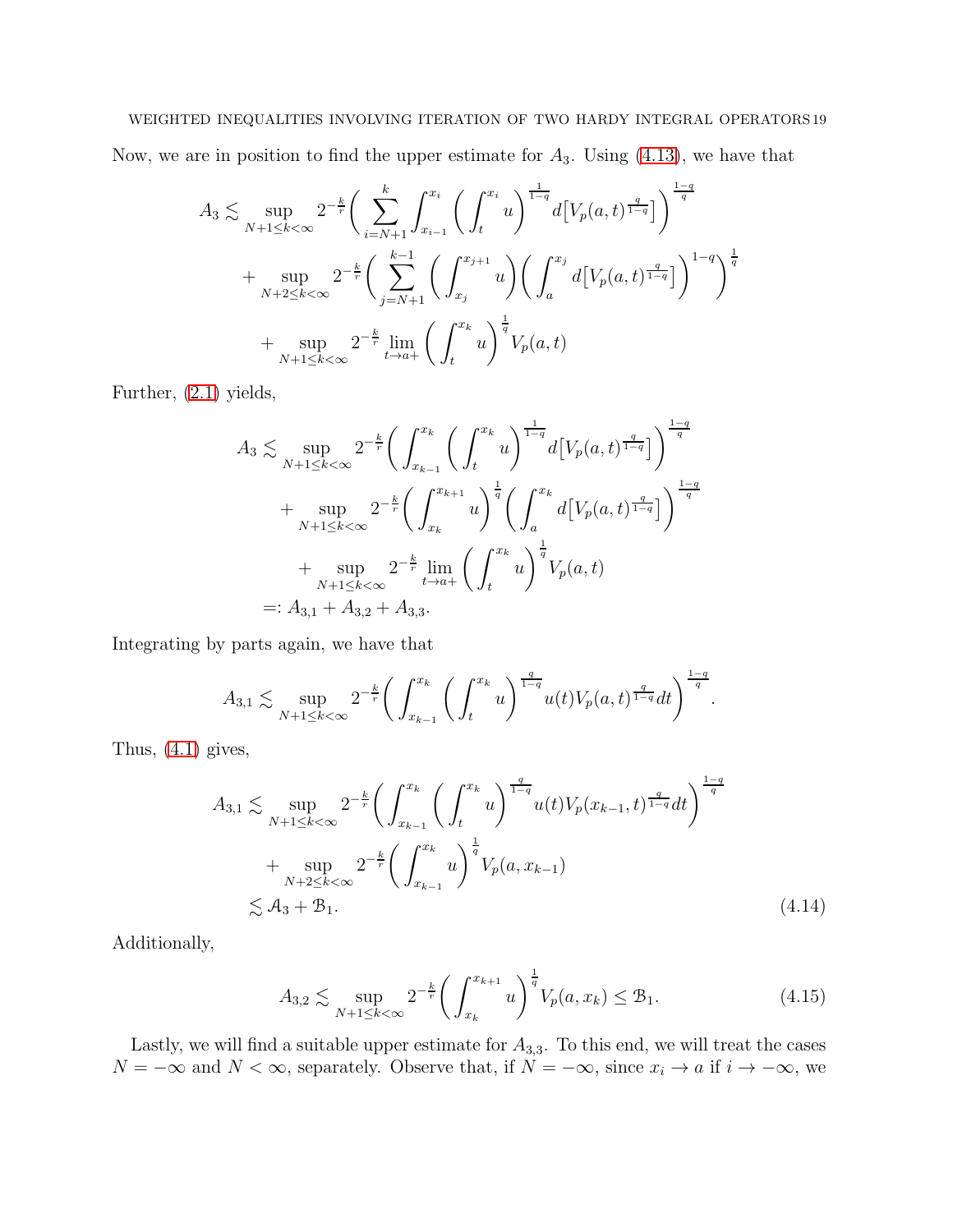have for any  $k$ ,

$$
\lim_{t \to a+} \left( \int_{t}^{x_{k}} u \right)^{\frac{1}{q}} V_{p}(a, t) = \lim_{i \to -\infty} \left( \int_{x_{i}}^{x_{k}} u \right)^{\frac{1}{q}} V_{p}(a, x_{i}) \le \sup_{i < k} \left( \int_{x_{i}}^{x_{k}} u \right)^{\frac{1}{q}} V_{p}(a, x_{i}). \tag{4.16}
$$

Then, then using  $(4.16)$  together with  $(2.7)$ , we get

<span id="page-19-1"></span><span id="page-19-0"></span>
$$
A_{3,3} \lesssim \sup_{k \in \mathbb{Z}} 2^{-\frac{k}{r}} \sup_{i < k} \left( \int_{x_i}^{x_k} u \right)^{\frac{1}{q}} V_p(a, x_i)
$$
  

$$
\approx \sup_{k \in \mathbb{Z}} 2^{-\frac{k}{r}} \left( \int_{x_{k-1}}^{x_k} u \right)^{\frac{1}{q}} V_p(a, x_{k-1}) \lesssim \mathcal{B}_1.
$$

On the other hand, if,  $N > -\infty$ 

$$
\lim_{t \to a+} \left( \int_{t}^{x_{k}} u \right)^{\frac{1}{q}} V_{p}(a,t) \leq \underset{t \in (a,x_{N+1})}{\text{ess sup}} \left( \int_{t}^{x_{k}} u \right)^{\frac{1}{q}} V_{p}(a,t) \n\approx \underset{t \in (a,x_{N+1})}{\text{ess sup}} \left( \int_{t}^{x_{N+1}} u \right)^{\frac{1}{q}} V_{p}(a,t) + \left( \int_{x_{N+1}}^{x_{k}} u \right)^{\frac{1}{q}} V_{p}(a,x_{N+1}).
$$
\n(4.17)

Additionally, it is easy to see that

$$
\underset{\tau \in (x,y)}{\text{ess sup}} \left( \int_{\tau}^{y} u \right)^{\frac{1}{q}} V_p(x,\tau) \le \left( \int_{x}^{y} \left( \int_{t}^{y} u \right)^{\frac{q}{1-q}} u(t) V_p(x,t)^{\frac{q}{1-q}} dt \right)^{\frac{1-q}{q}}.
$$
(4.18)

First, using [\(4.17\)](#page-19-1), we get

<span id="page-19-2"></span>
$$
A_{3,3} \lesssim \sup_{N+1 \le k < \infty} 2^{-\frac{k}{r}} \operatorname{ess} \sup_{t \in (a,x_{N+1})} \left( \int_t^{x_{N+1}} u \right)^{\frac{1}{q}} V_p(a,t) + \sup_{N+2 \le k < \infty} 2^{-\frac{k}{r}} \sup_{N+1 \le i < k} \left( \int_{x_i}^{x_k} u \right)^{\frac{1}{q}} V_p(a,x_i).
$$

Then, using [\(4.18\)](#page-19-2) for the first term and applying [\(2.7\)](#page-5-0) for the second term, we get

$$
A_{3,3} \lesssim \sup_{N+1 \le k < \infty} 2^{-\frac{k}{r}} \bigg( \int_{x_{k-1}}^{x_k} \bigg( \int_t^{x_k} u \bigg)^{\frac{q}{1-q}} u(t) \, V_p(a,t)^{\frac{q}{1-q}} dt \bigg)^{\frac{1-q}{q}}
$$
  
+ 
$$
\sup_{N+2 \le k < \infty} 2^{-\frac{k}{r}} \bigg( \int_{x_{k-1}}^{x_k} u \bigg)^{\frac{1}{q}} V_p(a, x_{k-1}).
$$

Finally, using [\(4.1\)](#page-10-1), we arrive at

$$
A_{3,3} \lesssim A_3 + \sup_{N+2 \le k < \infty} 2^{-\frac{k}{r}} \bigg( \int_{x_{k-1}}^{x_k} u \bigg)^{\frac{1}{q}} V_p(a, x_{k-1}) \lesssim A_3 + B_1.
$$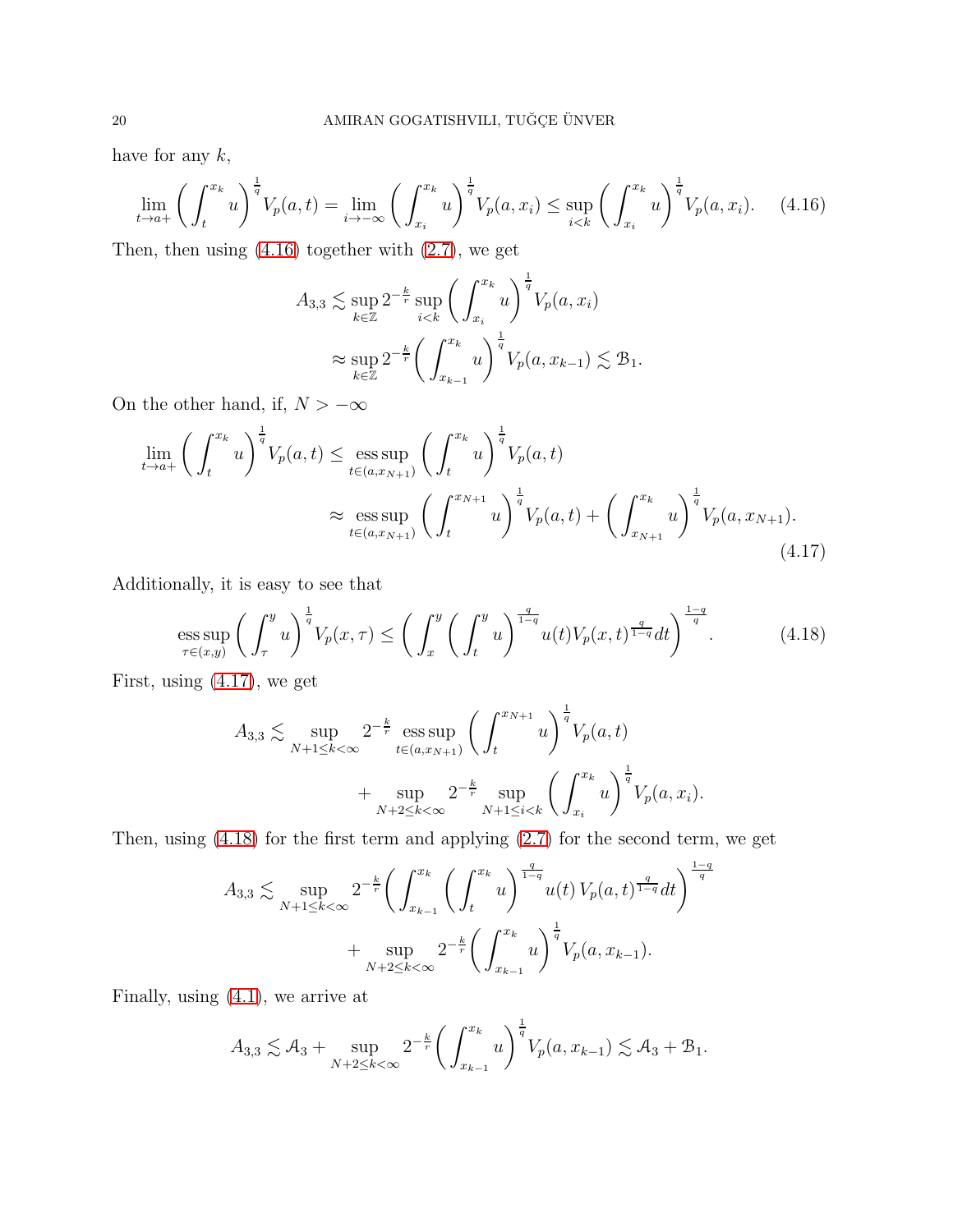Consequently, we have for any  $N \in \mathbb{Z} \cup \{-\infty\}$ ,  $A_{3,3} \leq A_3 + B_1$ . Combining the last estimate with [\(4.14\)](#page-18-0) and [\(4.15\)](#page-18-1), we arrive at  $A_3 \lesssim A_3 + B_1$ , hence,  $C \approx A_3 + B_1$ .

Let us now continue the proof by showing  $A_3 + B_1 \approx C_1 + C_4$ .

To this end, taking  $\alpha = 1/r$  and

$$
h(x) = \left(\int_a^x \left(\int_t^x u\right)^{\frac{q}{1-q}} u(t) V_p(a,t)^{\frac{q}{1-q}} dt\right)^{\frac{1-q}{q}}, \quad x \in (a,b)
$$

in [\(2.10\)](#page-6-1), we have that  $A_3 \approx C_4$ . Moreover, we have already shown in [\(4.4\)](#page-11-2) and [\(4.5\)](#page-12-1) that  $\mathcal{B}_1 \lesssim C_1 \lesssim A_1 + B_1$ . Furthermore, [\(4.18\)](#page-19-2) yields that  $A_1 \lesssim A_3$ . Consequently, we have  $A_3 + B_1 \lesssim C_4 + C_1 \lesssim A_3 + B_1$ , which is the desired estimate.

(iv) Let  $\max\{r, q\} < 1$ . Then, using [Theorem [3.2,](#page-8-2) (iv)], we have that  $C \approx \mathcal{B}_2 + \mathcal{A}_4$ . First of all, We will show that  $B_2 + A_4 \approx B_2 + A_4$ , where

$$
A_4 := \bigg( \sum_{k=N+1}^{\infty} 2^{-\frac{k}{1-r}} \bigg( \int_a^{x_k} \bigg( \int_t^{x_k} u \bigg)^{\frac{q}{1-q}} u(t) V_p(a,t)^{\frac{q}{1-q}} dt \bigg)^{\frac{r(1-q)}{q(1-r)}} \bigg)^{\frac{1-r}{r}},
$$

and  $B_2$  is defined in [\(4.6\)](#page-12-2).

It is clear that  $A_4 \leq A_4$ . We have already shown in [\(4.7\)](#page-12-0) that  $B_2 \lesssim A_2 + B_2$ . Moreover, analogously as in the previous proof, using [\(4.18\)](#page-19-2), one can easily see that  $A_2 \lesssim A_4$ . Thus,  $B_2 + A_4 \lesssim B_2 + A_4$  follows.

It remains to prove that  $B_2 + A_4 \lesssim B_2 + A_4$ . Assume that  $\max\{\mathcal{A}_4, \mathcal{B}_2\} < \infty$ . Then, using the same steps as in the previous case, we can see that [\(4.12\)](#page-16-1) holds, therefore [\(4.13\)](#page-17-0) is true in this case, as well.

Applying [\(4.13\)](#page-17-0) combined with [\(2.5\)](#page-4-1), we obtain that

$$
A_4 \lesssim \bigg(\sum_{k=N+1}^{\infty} 2^{-\frac{k}{1-r}} \bigg(\int_{x_{k-1}}^{x_k} \bigg(\int_t^{x_k} u\bigg)^{\frac{1}{1-q}} d\bigg[V_p(a,t)^{\frac{q}{1-q}}\bigg]\bigg)^{\frac{r(1-q)}{q(1-r)}}\bigg)^{\frac{1-r}{r}} + \bigg(\sum_{k=N+2}^{\infty} 2^{-\frac{k}{1-r}} \bigg(\int_{x_{k-1}}^{x_k} u\bigg)^{\frac{r}{q(1-r)}} \bigg(\int_a^{x_{k-1}} d\bigg[V_p(a,t)^{\frac{q}{1-q}}\bigg]\bigg)^{\frac{r(1-q)}{q(1-r)}}\bigg)^{\frac{1-r}{r}} + \bigg(\sum_{k=N+1}^{\infty} 2^{-\frac{k}{1-r}} \bigg[\lim_{t \to a+} \bigg(\int_t^{x_k} u\bigg)^{\frac{1}{q}} V_p(a,t)\bigg]^{\frac{r}{1-r}}\bigg)^{\frac{1-r}{r}} =: A_{4,1} + A_{4,2} + A_{4,3}.
$$

holds.

As in the proof of the previous case, using integration by parts in combination with [\(4.1\)](#page-10-1), we have that

$$
A_{4,1} \lesssim \bigg(\sum_{k=N+1}^{\infty} 2^{-\frac{k}{1-r}} \bigg(\int_{x_{k-1}}^{x_k} \bigg(\int_t^{x_k} u\bigg)^{\frac{q}{1-q}} u(t) V_p(a,t)\bigg)^{\frac{r(1-q)}{q(1-r)}}\bigg)^{\frac{1-r}{r}}
$$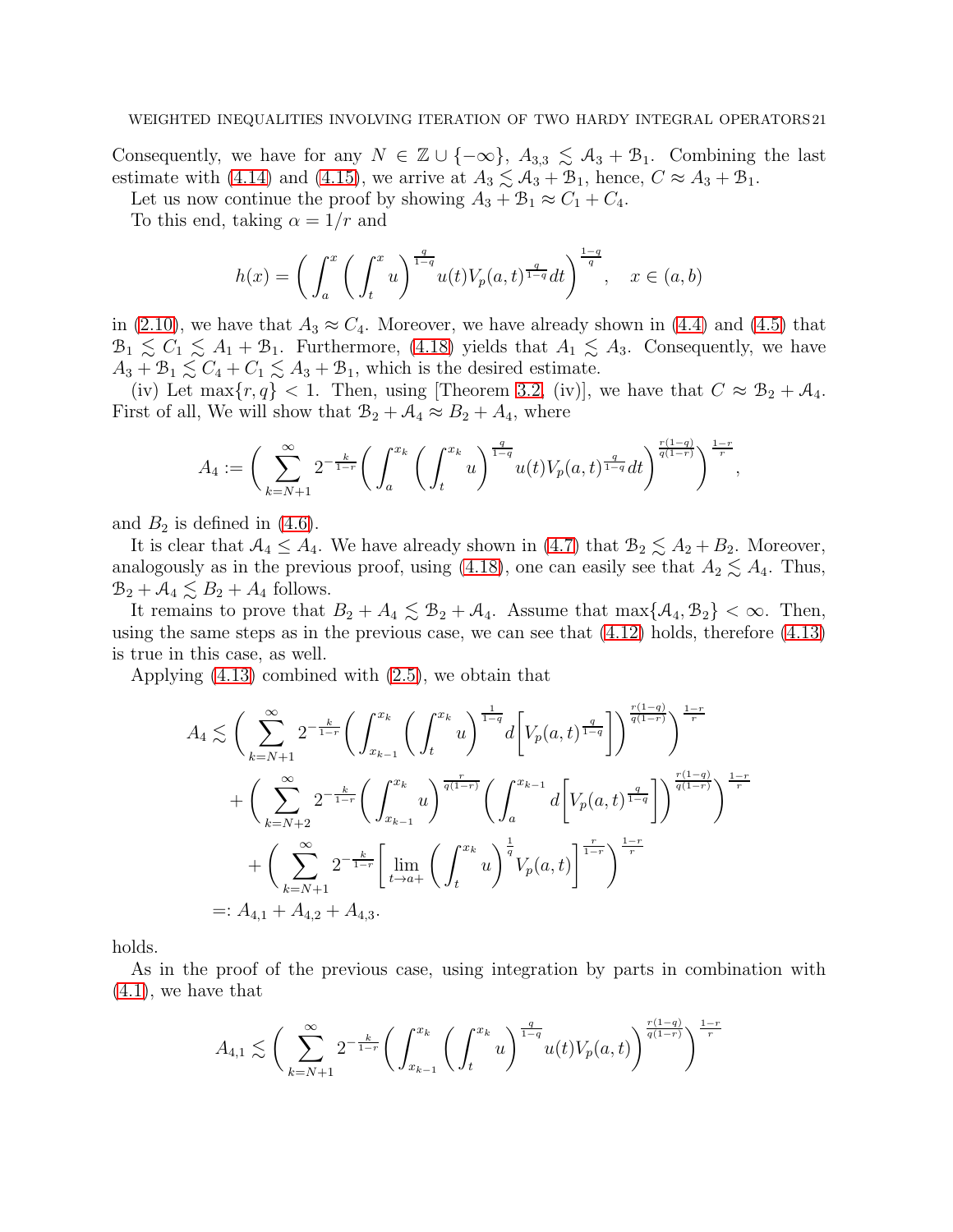<span id="page-21-1"></span><span id="page-21-0"></span>
$$
\approx \mathcal{A}_4 + \left( \sum_{k=N+2}^{\infty} 2^{-\frac{k}{1-r}} \left( \int_{x_{k-1}}^{x_k} u \right)^{\frac{r}{q(1-r)}} V_p(a, x_{k-1})^{\frac{r}{1-r}} \right)^{\frac{1-r}{r}}
$$
  

$$
\lesssim \mathcal{A}_4 + \mathcal{B}_2.
$$
 (4.19)

On the other hand, it is clear that

$$
A_{4,2} \lesssim \left(\sum_{k=N+2}^{\infty} 2^{-\frac{k}{1-r}} \left(\int_{x_{k-1}}^{x_k} u\right)^{\frac{r}{q(1-r)}} V_p(a, x_{k-1})^{\frac{r}{1-r}}\right)^{\frac{1-r}{r}} \lesssim \mathcal{B}_2. \tag{4.20}
$$

Furthermore, if  $N = -\infty$ , using [\(4.16\)](#page-19-0), and then applying [\(2.8\)](#page-5-1), we get

$$
A_{4,3} \lesssim \bigg(\sum_{k=-\infty}^{\infty} 2^{-\frac{k}{1-r}} \sup_{-\infty < i < k} \bigg(\int_{x_i}^{x_k} u\bigg)^{\frac{r}{q(1-r)}} V_p(a, x_i)^{\frac{r}{1-r}} \bigg)^{\frac{1-r}{r}} \times \\ \approx \bigg(\sum_{k=-\infty}^{\infty} 2^{-\frac{k}{1-r}} \bigg(\int_{x_{k-1}}^{x_k} u\bigg)^{\frac{r}{q(1-r)}} V_p(a, x_{k-1})^{\frac{r}{1-r}} \bigg)^{\frac{1-r}{r}} \lesssim \mathcal{B}_2.
$$

If  $N > -\infty$ , [\(4.17\)](#page-19-1) together with [\(4.18\)](#page-19-2) yields,

$$
A_{4,3} \lesssim \bigg(\sum_{k=N+1}^{\infty} 2^{-\frac{k}{1-r}} \bigg(\int_{x_{k-1}}^{x_k} \bigg(\int_t^{x_k} u\bigg)^{\frac{q}{1-q}} u(t) \, V_p(a,t)^{\frac{q}{1-q}} dt \bigg)^{\frac{r(1-q)}{q(1-r)}} \bigg)^{\frac{1-r}{r}} + \bigg(\sum_{k=N+2}^{\infty} 2^{-\frac{k}{1-r}} \sup_{N+1 \le i < k} \bigg(\int_{x_i}^{x_k} u\bigg)^{\frac{r}{q(1-r)}} V_p(a,x_i)^{\frac{r}{1-r}} \bigg)^{\frac{1-r}{r}}.
$$

Applying [\(4.1\)](#page-10-1) to the first term and [\(2.8\)](#page-5-1) to the second term, we have

$$
A_{4,3} \lesssim \mathcal{A}_4 + \bigg( \sum_{k=N+2}^\infty 2^{-\frac{k}{1-r}} \bigg( \int_{x_{k-1}}^{x_k} u \bigg)^{\frac{r}{q(1-r)}} V_p(a,x_{k-1})^{\frac{r}{1-r}} \bigg)^{\frac{1-r}{r}} \lesssim \mathcal{A}_4 + \mathcal{B}_2.
$$

Thus, for any  $N \in \mathbb{Z} \cup \{-\infty\}$ , we arrive at  $A_{4,3} \lesssim A_4 + B_2$ . This fact, combined with [\(4.19\)](#page-21-0) and [\(4.20\)](#page-21-1) yields  $A_4 \lesssim A_4 + B_2$ . Since  $B_2 \leq B_2$ , we have  $A_4 + B_2 \lesssim A_4 + B_2$  and consequently,  $C \approx B_2 + A_4$ .

Now, we will show that  $B_2 + A_4 \approx C_3 + C_5$ . Applying [\(2.9\)](#page-6-0) with  $\alpha = \frac{r}{1-r}$  $\frac{r}{1-r}$  and

$$
h(x) = \left(\int_a^x \left(\int_t^x u\right)^{\frac{q}{1-q}} u(t) V_p(a,t)^{\frac{q}{1-q}} dt\right)^{\frac{r(1-q)}{q(1-r)}}, \quad x \in (a,b),
$$

it is clear that  $A_4 \approx C_5$ . We have also shown in [\(4.9\)](#page-14-0) that  $B_2 \lesssim C_3$ . Hence, it remains to show that  $C_3 \lesssim A_4 + B_2$ . To this end, we can use [\(4.18\)](#page-19-2), and obtain  $A_2 \lesssim A_4$ . Moreover, we know from [\(4.11\)](#page-16-0) that  $C_3 \lesssim A_2 + B_2$ . Consequently,  $C_3 \lesssim A_4 + B_2$  holds and the proof is complete.  $\Box$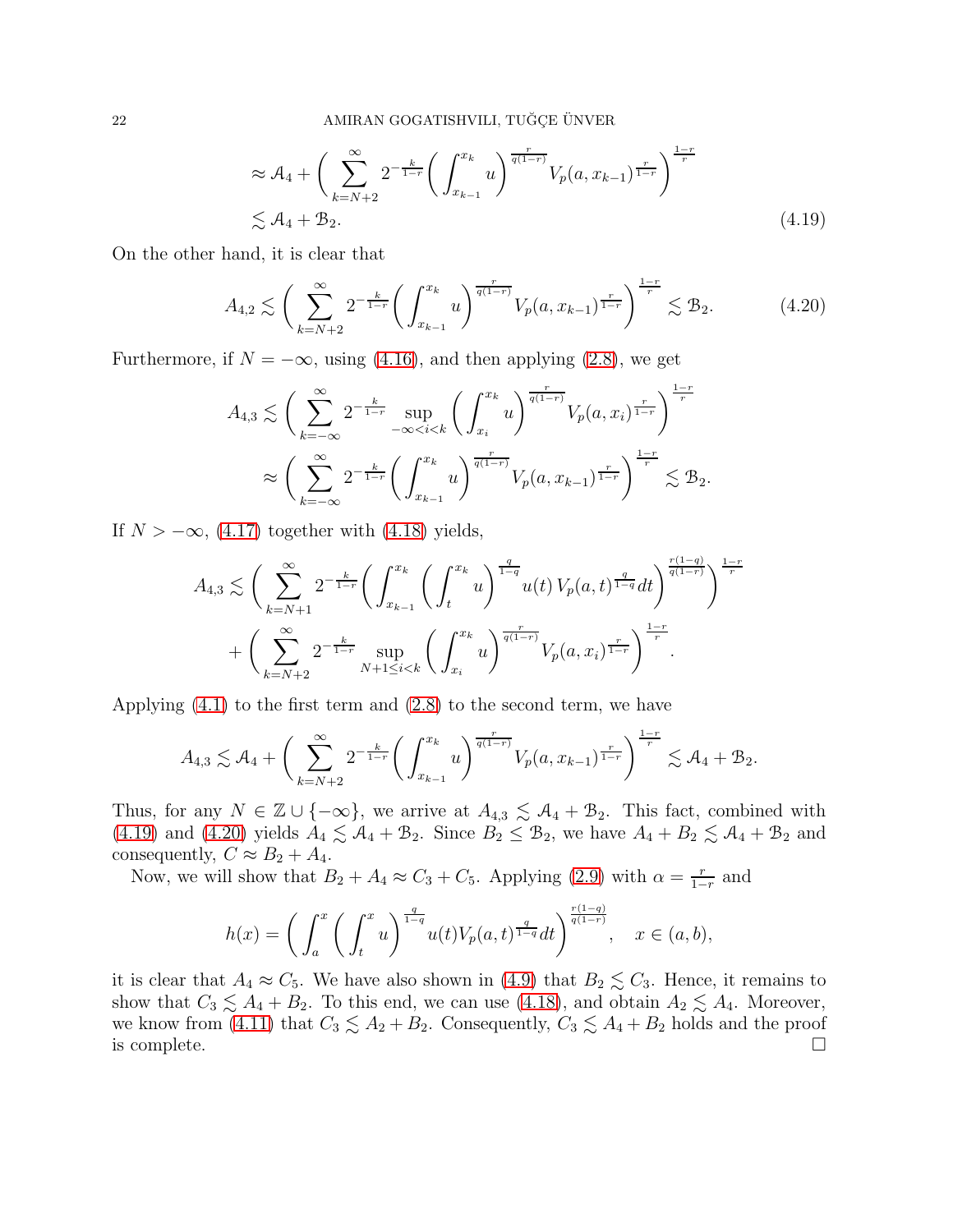**Proof of Theorem [1.2](#page-3-0)** We will prove that inequality [\(1.9\)](#page-3-2) holds for all  $f \in \mathfrak{M}^{\uparrow}(a, b)$ if and only if inequality

<span id="page-22-10"></span>
$$
\left(\int_{a}^{b} \left(\int_{a}^{x} \left(\int_{a}^{t} h(\tau)d\tau\right)^{\frac{1}{p}} u(t)dt\right)^{q} w(x)dx\right)^{\frac{p}{q}} \leq C^{p} \int_{a}^{b} h(x) \left(\int_{x}^{b} v\right) dx \tag{4.21}
$$

holds for all  $h \in \mathfrak{M}^+(a, b)$ .

Assume that [\(1.9\)](#page-3-2) holds for all  $f \in \mathfrak{M}^{\dagger}(a, b)$ . Substituting  $f(x) = (\int_a^x h)^{\frac{1}{p}}, x \in (a, b)$ for  $h \in \mathfrak{M}^+(a, b)$  in [\(1.9\)](#page-3-2) and applying Fubini on the right-hand side, [\(4.21\)](#page-22-10) follows.

Conversely, assume that [\(4.21\)](#page-22-10) holds for all  $h \in \mathfrak{M}^+(a, b)$ . Since any  $f \in \mathfrak{M}^+(a, b)$ , even if  $f(0) > 0$ , can be approximated pointwise from below by a function of the form  $f(x)^p = \int_a^x h, x \in (a, b)$ , then the validity of [\(4.21\)](#page-22-10) yields [\(1.9\)](#page-3-2).

Next, in [\(4.21\)](#page-22-10), transferring the weight  $\int_x^b v$  to the left-hand side, we get that [\(1.9\)](#page-3-2) holds for all  $f \in \mathfrak{M}^{\uparrow}(a, b)$  if and only

$$
\bigg(\int_a^b \bigg(\int_a^x \bigg(\int_a^t h(\tau) \bigg(\int_\tau^b v\bigg)^{-1} d\tau\bigg)^{\frac{1}{p}} u(t) dt\bigg)^q w(x) dx\bigg)^{\frac{p}{q}} \le C^p \int_a^b h(x) dx
$$

holds for all  $h \in \mathfrak{M}^+(a, b)$ . Therefore, the result follows from Theorem [1.1.](#page-2-0)

 $\Box$ 

#### **REFERENCES**

- <span id="page-22-9"></span>[1] G. BENNETT, *Some elementary inequalities. III*, Quart. J. Math. Oxford Ser. (2), 42 (1991), pp. 149– 174. https://doi.org/10.1093/qmath/42.1.149.
- <span id="page-22-4"></span>[2] S. Bloom and R. Kerman, *Weighted norm inequalities for operators of Hardy type*, Proc. Amer. Math. Soc., 113 (1991), pp. 135–141. https://doi.org/10.2307/2048449.
- <span id="page-22-0"></span>[3] A. GOGATISHVILI, M. KŘEPELA, L. PICK, AND F. SOUDSKÝ, *Embeddings of Lorentztype spaces involving weighted integral means*, J. Funct. Anal., 273 (2017), pp. 2939–2980. https://doi.org/10.1016/j.jfa.2017.06.008.
- <span id="page-22-3"></span>[4] A. GOGATISHVILI, Z. MIHULA, L. PICK, H. TURČINOVÁ, AND T. ÜNVER, *Weighted inequalities for a superposition of the copson operator and the hardy operator*, arXiv preprint [arXiv:2109.03095,](http://arxiv.org/abs/2109.03095) (2021).
- <span id="page-22-1"></span>[5] A. GOGATISHVILI, R. MUSTAFAYEV, AND T. UNVER, *Embeddings between weighted Copson and Ces`aro function spaces*, Czechoslovak Math. J., 67(142) (2017), pp. 1105–1132. https://doi.org/10.21136/CMJ.2017.0424-16.
- <span id="page-22-7"></span>[6] A. Gogatishvili and R. C. Mustafayev, *Weighted iterated Hardy-type inequalities*, Math. Inequal. Appl., 20 (2017), pp. 683–728. https://doi.org/10.7153/mia-20-45.
- <span id="page-22-2"></span>[7] A. GOGATISHVILI, R. C. MUSTAFAYEV, AND T. UNVER, *Embedding relations between weighted complementary local Morrey-type spaces and weighted local Morrey-type spaces*, Eurasian Math. J., 8 (2017), pp. 34–49.
- <span id="page-22-8"></span>[8] A. Gogatishvili and L. Pick, *Discretization and anti-discretization of rearrangement-invariant norms*, Publ. Mat., 47 (2003), pp. 311–358.
- <span id="page-22-6"></span>[9] A. Gogatishvili and V. D. Stepanov, *Reduction theorems for operators on the cones of monotone functions*, J. Math. Anal. Appl., 405 (2013), pp. 156–172. https://doi.org/10.1016/j.jmaa.2013.03.046.
- <span id="page-22-5"></span>[10] A. Gogatishvili and V. D. Stepanov, *Reduction theorems for weighted integral inequalities on the cone of monotone functions*, Uspekhi Mat. Nauk, 68 (2013), pp. 3–68. https://doi.org/10.1070/rm2013v068n04abeh004849.